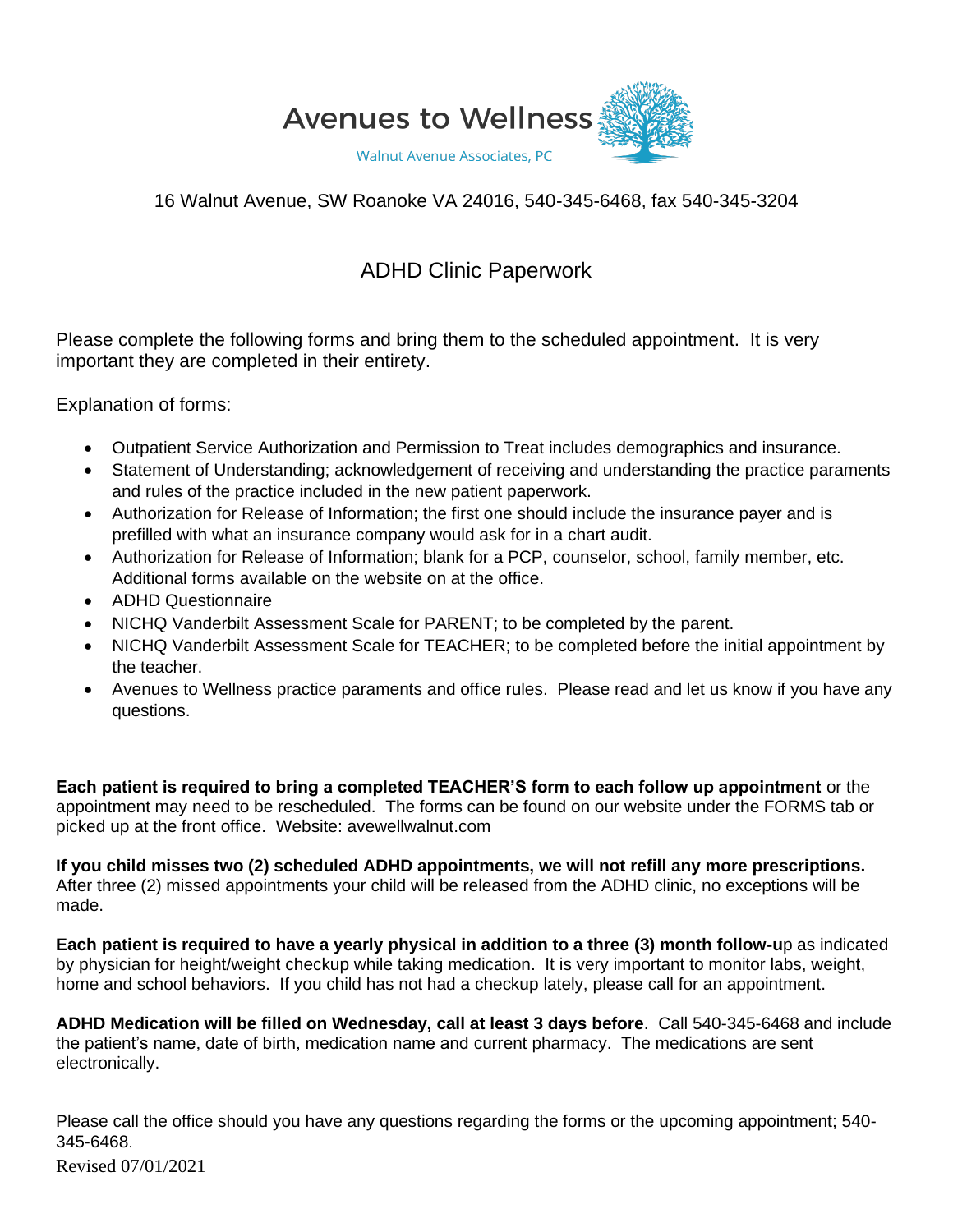

#### Outpatient Service Authorization and Permission to Treat

| Patient's Name: (first, middle, last)_                                                                                                                                                                                         |                                                                                         |  |  |
|--------------------------------------------------------------------------------------------------------------------------------------------------------------------------------------------------------------------------------|-----------------------------------------------------------------------------------------|--|--|
| SSN:                                                                                                                                                                                                                           |                                                                                         |  |  |
|                                                                                                                                                                                                                                |                                                                                         |  |  |
|                                                                                                                                                                                                                                |                                                                                         |  |  |
|                                                                                                                                                                                                                                |                                                                                         |  |  |
|                                                                                                                                                                                                                                |                                                                                         |  |  |
|                                                                                                                                                                                                                                |                                                                                         |  |  |
| <b>Primary Insurance</b>                                                                                                                                                                                                       |                                                                                         |  |  |
|                                                                                                                                                                                                                                |                                                                                         |  |  |
| Mental/Behavioral Health Carrier: Northern Communication of the Communication of the Communication of the Communication of the Communication of the Communication of the Communication of the Communication of the Communicati |                                                                                         |  |  |
|                                                                                                                                                                                                                                |                                                                                         |  |  |
| 12 digit Virginia Medicaid #                                                                                                                                                                                                   |                                                                                         |  |  |
| Circle one: Medicaid, Va Premier id ___________, Optima id: _____________ Aetna Better Health, Molina (Magellan) __________                                                                                                    |                                                                                         |  |  |
|                                                                                                                                                                                                                                |                                                                                         |  |  |
|                                                                                                                                                                                                                                |                                                                                         |  |  |
| <b>Secondary Insurance</b>                                                                                                                                                                                                     |                                                                                         |  |  |
|                                                                                                                                                                                                                                |                                                                                         |  |  |
|                                                                                                                                                                                                                                |                                                                                         |  |  |
| Policy/ID#:                                                                                                                                                                                                                    | __________________________Group #:______________________CoPAY/Colnsurance \$___________ |  |  |
|                                                                                                                                                                                                                                |                                                                                         |  |  |
|                                                                                                                                                                                                                                |                                                                                         |  |  |
|                                                                                                                                                                                                                                |                                                                                         |  |  |

- I authorize the release of any medical or other information necessary to process my medical insurance claims; I authorize payment of medical benefits to Walnut Avenue Associates, PC: I understand that I will be responsible for any co-pay due to Walnut Avenue Associates, PC. at the time of each session. I understand that I am fully responsible for any unpaid balance should the insurance carrier not reimburse Walnut Avenue Associates, PC within 90 days of the invoice date.
- I hereby confirm that I am the patient or the custodial parent or legal guardian for the child named below and I authorize the provision of medical services. I understand that services may include, but may not be limited to, a psychiatric assessment, prescriptions for medications, lab orders and drug screens. I am aware that nearly all medications carry the potential for unintended side effects. If medications are prescribed, I understand that I have the right to be informed of the potential benefits and known potential side effects of such drugs, and that Walnut Avenue Associates, PC medical staff will provide information about potential medication benefits and side effects to me.

Patient/Parental/Guardian/Authorized representative signature gives Walnut Avenue Associates, PC permission to treat myself/ the person listed above/my child and obtain emergency medical care while in our office.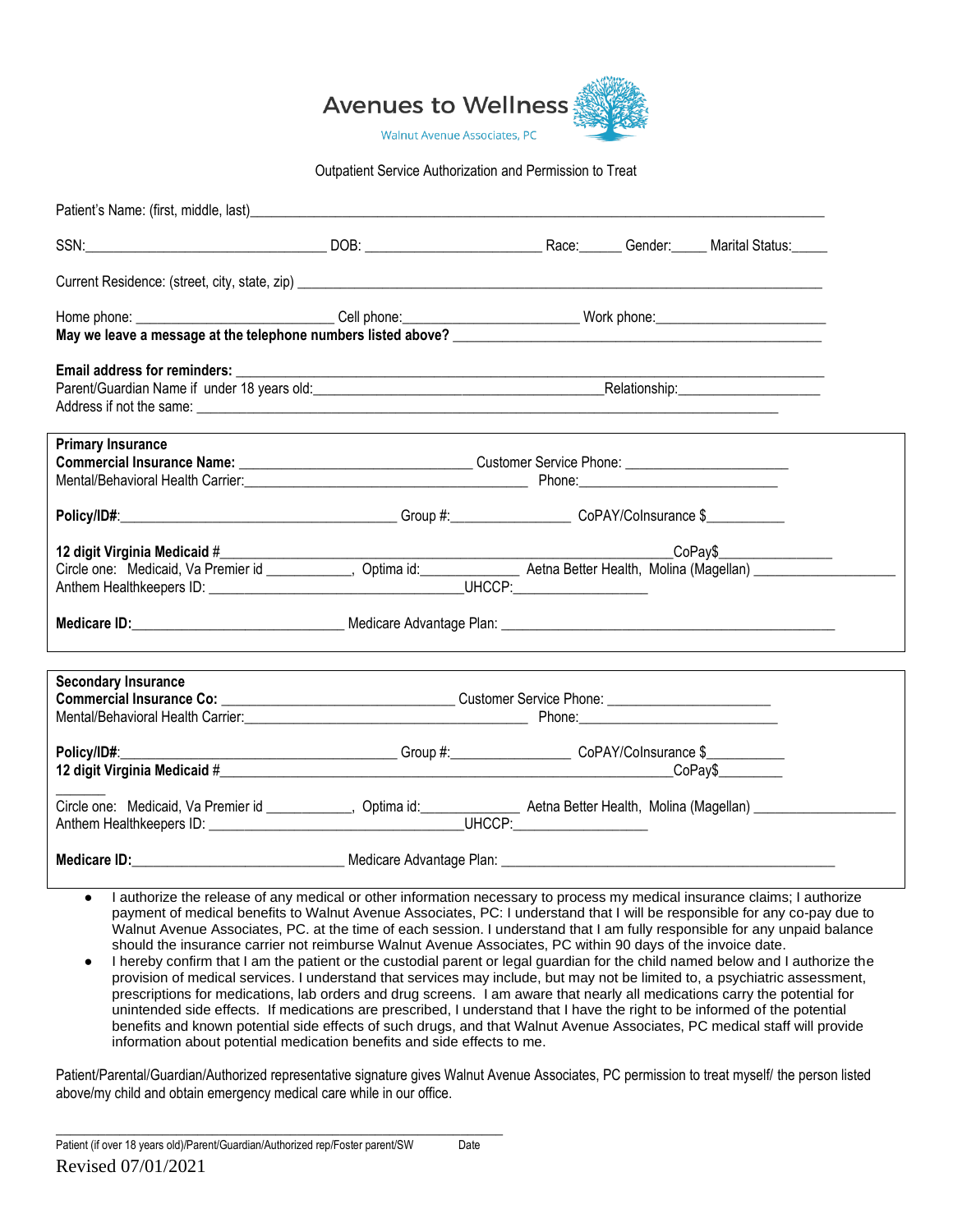## **Statement of Understanding**

I have read, understand and accept the information provided on this handout about the practice as noted by my marks and signature below.

**1.0 Office Hours: 2.0 Physician 3.0 Practice Parameters: 4.0 Appointments 5.0 Medication Refills 6.0 THC Use Policy 7.0 Initial Assessment 8.0 Inclement Weather 9.0 Emergency Procedures 10.0 Protection of Medical Information (HIPAA) 11.0 Patient Rights to Access Medical Information 12.0 Release of Medical Records 13.0 Permission to Treat a Minor Child 14.0 Billing and Insurance 15.0 Making a Complaint or Filing a Grievance 16.0 Technology Based Services 17.0 Client Rights**

**I** am the patient or the legal guardian or authorized representative for the patient.

Signature Date

\_\_\_\_\_\_\_\_\_\_\_\_\_\_\_\_\_\_\_\_\_\_\_\_\_\_\_\_\_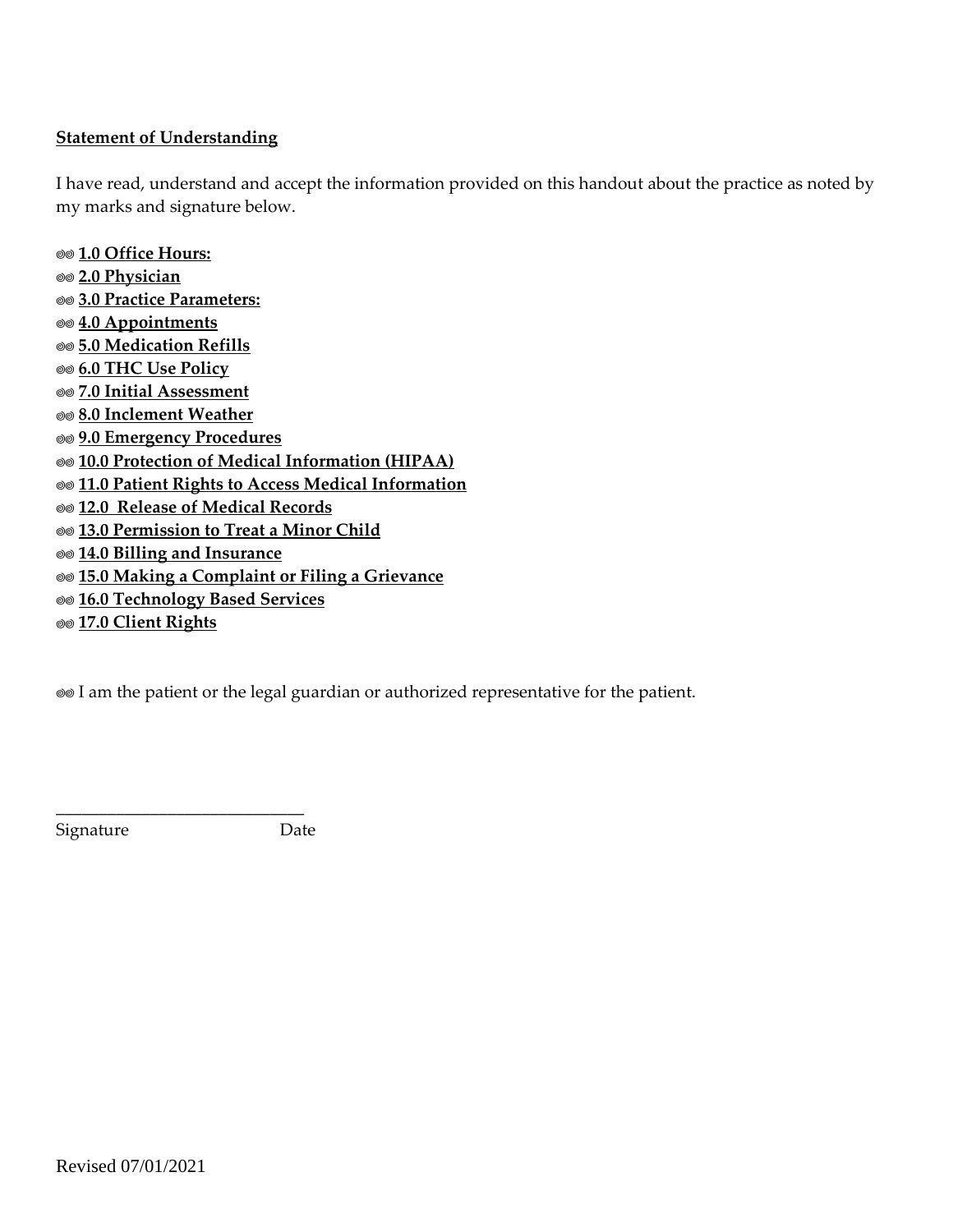

#### **Authorization for Release of Information**

|                                                                                                                                                                                                                                             |    |                                                                             | Case ID Number:                                                                  |  |  |
|---------------------------------------------------------------------------------------------------------------------------------------------------------------------------------------------------------------------------------------------|----|-----------------------------------------------------------------------------|----------------------------------------------------------------------------------|--|--|
| I hereby authorize: Avenues to Wellness affiliated with Walnut Avenue Associates, PC                                                                                                                                                        |    |                                                                             |                                                                                  |  |  |
| Site Address:<br>16 Walnut Ave SW Roanoke VA 24016 540-345-6468, fax 540-345-3204                                                                                                                                                           |    |                                                                             |                                                                                  |  |  |
|                                                                                                                                                                                                                                             |    | [Name and address(es) of physician, hospital, or health care provider]      |                                                                                  |  |  |
| to release/obtain/exchange my personal health and medical information as described below with the following person(s):                                                                                                                      |    |                                                                             |                                                                                  |  |  |
| List Insurance:                                                                                                                                                                                                                             |    |                                                                             |                                                                                  |  |  |
| For the following purpose(s): $\Box$ Coordination of Care $\Box$ Treatment Planning $\Box$ Payment purposes<br>$\Box$ Emergency purposes $\Box$ At client request $\Box$ Other: $\Box$<br>This information includes (check all that apply): |    | [Name and address(es) of person(s) to receive/release/exchange information] |                                                                                  |  |  |
| $\Box$ Medical (Physical or Mental Health) Records/Lab                                                                                                                                                                                      |    | $\Box$ Treatment Summary                                                    | $\Box$ Discharge Summary                                                         |  |  |
| $\Box$ Educational/Academic Records                                                                                                                                                                                                         |    | $\Box$ Behavioral Reports                                                   | □ Treatment Plan                                                                 |  |  |
| $\Box$ Assessment/Clinical Evaluation                                                                                                                                                                                                       |    | □ Teacher Reports                                                           | $\Box$ Progress Notes                                                            |  |  |
| $\Box$ Psychiatric/Psychological Evaluation                                                                                                                                                                                                 |    | $\Box$ Neurological Evaluation                                              | □ Drug Screen Results                                                            |  |  |
| $\Box$ Other (describe below):                                                                                                                                                                                                              |    | $\Box$ Court Report                                                         | □ Substance Abuse Information                                                    |  |  |
| The information to be shared covers the following dates of service:                                                                                                                                                                         |    |                                                                             |                                                                                  |  |  |
| All dates of service<br>H.                                                                                                                                                                                                                  | OR |                                                                             | From (date or event) ________________________ to (date or event) _______________ |  |  |
| This authorization will expire on                                                                                                                                                                                                           |    |                                                                             | (fill in date or event), unless revoked by the undersigned.                      |  |  |

This release, made freely and voluntarily, shall remain for the period noted above and may be revoked at any time with written notification executed by the responsible party noted below, except to the extent that action based on this consent has already been taken. I understand that I may refuse to sign this authorization and that my refusal to sign will not affect my ability to obtain treatment or payment or my eligibility for treatment or benefits.

I understand that I may inspect or receive a copy of the information described on this form if I ask for it.

I understand that if the person or entity that receives the above information is not a health care provider or a health plan covered by federal privacy regulations, the released information may be redisclosed by such person or entity and will likely no longer be protected by the federal privacy regulations. The recipient may otherwise be prohibited under federal law from redisclosing substance abuse information, AIDS/HIV status, or mental health information unless another authorization is obtained from me or unless such use or disclosure is specifically required or permitted by law.

A photocopy, fax, or electronically transmitted version of this document has the same force and effect as the original.

| Signature of client                                                                                                                                                   | Date                           |                     |
|-----------------------------------------------------------------------------------------------------------------------------------------------------------------------|--------------------------------|---------------------|
| Signature of parent/guardian/client's representative                                                                                                                  | Printed Name of Representative | Date                |
| If signed by other than client, indicate relationship:                                                                                                                |                                |                     |
| If prepared and/or witnessed by a AveWellWalnut Staff Member:<br><b>Revocation of Authorization (if applicable):</b>                                                  |                                | (Staff member name) |
| Date and time written notice of revocation of authorization received:<br>AveWell Walnut Staff who received notice for file and notified Privacy Officer (print name): |                                |                     |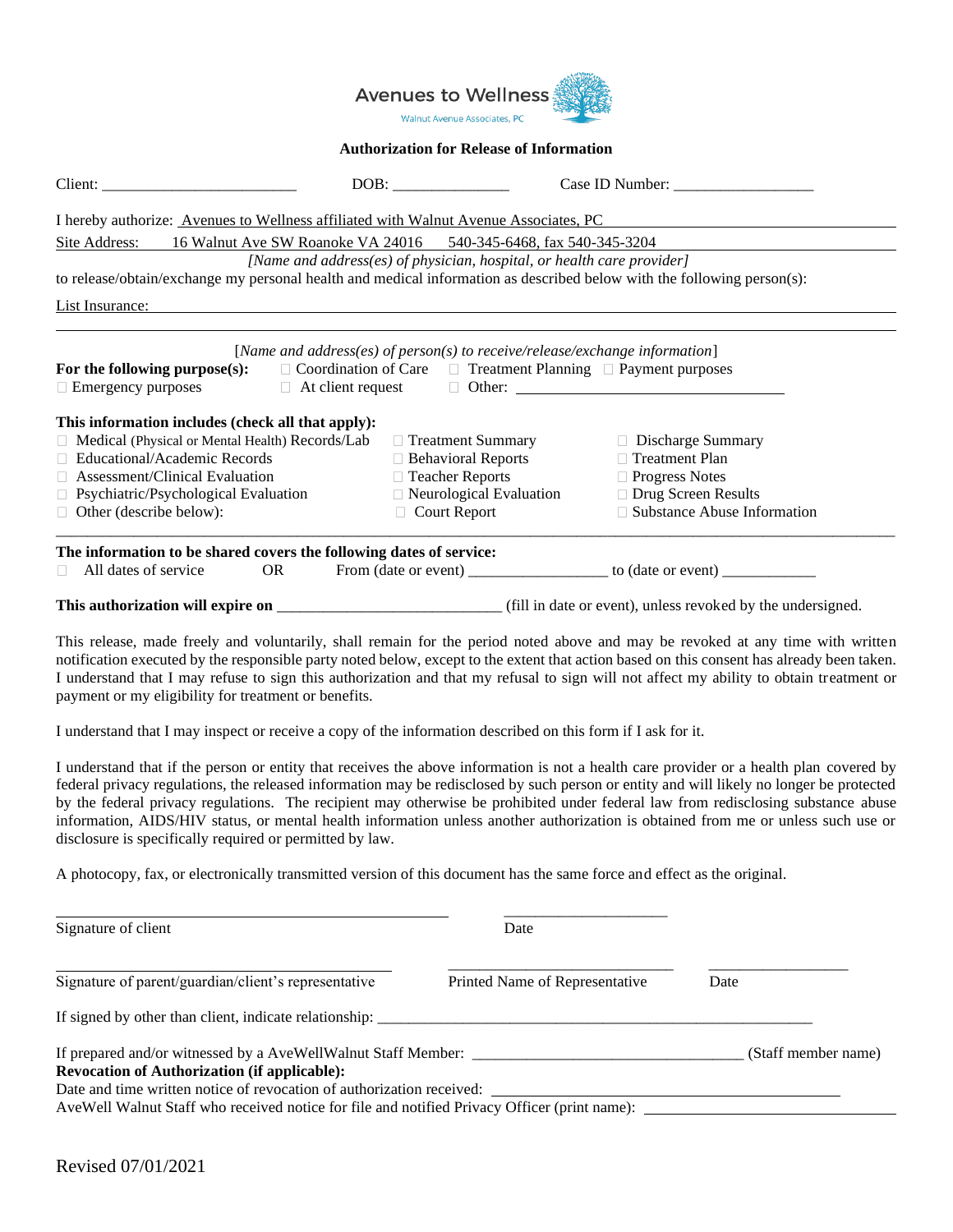

#### **Authorization for Release of Information**

| I hereby authorize: Avenues to Wellness affiliated with Walnut Avenue Associates, PC                                                                                                                                                        |                                                                  |                                                                             |                                                                                  |  |  |  |
|---------------------------------------------------------------------------------------------------------------------------------------------------------------------------------------------------------------------------------------------|------------------------------------------------------------------|-----------------------------------------------------------------------------|----------------------------------------------------------------------------------|--|--|--|
| Site Address:                                                                                                                                                                                                                               | 16 Walnut Ave SW Roanoke VA 24016 540-345-6468, fax 540-345-3204 |                                                                             |                                                                                  |  |  |  |
|                                                                                                                                                                                                                                             |                                                                  | [Name and address(es) of physician, hospital, or health care provider]      |                                                                                  |  |  |  |
| to release/obtain/exchange my personal health and medical information as described below with the following person(s):                                                                                                                      |                                                                  |                                                                             |                                                                                  |  |  |  |
| <b>PCP</b> Agency and Doctor Name:                                                                                                                                                                                                          |                                                                  |                                                                             |                                                                                  |  |  |  |
| For the following purpose(s): $\Box$ Coordination of Care $\Box$ Treatment Planning $\Box$ Payment purposes<br>$\Box$ Emergency purposes $\Box$ At client request $\Box$ Other: $\Box$<br>This information includes (check all that apply): |                                                                  | [Name and address(es) of person(s) to receive/release/exchange information] |                                                                                  |  |  |  |
| $\Box$ Medical (Physical or Mental Health) Records/Lab                                                                                                                                                                                      |                                                                  | $\Box$ Treatment Summary                                                    | □ Discharge Summary                                                              |  |  |  |
| $\Box$ Educational/Academic Records                                                                                                                                                                                                         |                                                                  | $\Box$ Behavioral Reports                                                   | $\Box$ Treatment Plan                                                            |  |  |  |
| $\Box$ Assessment/Clinical Evaluation                                                                                                                                                                                                       |                                                                  | □ Teacher Reports                                                           | $\Box$ Progress Notes                                                            |  |  |  |
| $\Box$ Psychiatric/Psychological Evaluation                                                                                                                                                                                                 |                                                                  | $\Box$ Neurological Evaluation                                              | □ Drug Screen Results                                                            |  |  |  |
| $\Box$ Other (describe below):                                                                                                                                                                                                              |                                                                  | $\Box$ Court Report                                                         | $\Box$ Substance Abuse Information                                               |  |  |  |
| The information to be shared covers the following dates of service:                                                                                                                                                                         |                                                                  |                                                                             |                                                                                  |  |  |  |
| All dates of service<br>OR<br>H.                                                                                                                                                                                                            |                                                                  |                                                                             | From (date or event) ________________________ to (date or event) _______________ |  |  |  |
| This authorization will expire on                                                                                                                                                                                                           |                                                                  |                                                                             | (fill in date or event), unless revoked by the undersigned.                      |  |  |  |

This release, made freely and voluntarily, shall remain for the period noted above and may be revoked at any time with written notification executed by the responsible party noted below, except to the extent that action based on this consent has already been taken. I understand that I may refuse to sign this authorization and that my refusal to sign will not affect my ability to obtain treatment or payment or my eligibility for treatment or benefits.

I understand that I may inspect or receive a copy of the information described on this form if I ask for it.

I understand that if the person or entity that receives the above information is not a health care provider or a health plan covered by federal privacy regulations, the released information may be redisclosed by such person or entity and will likely no longer be protected by the federal privacy regulations. The recipient may otherwise be prohibited under federal law from redisclosing substance abuse information, AIDS/HIV status, or mental health information unless another authorization is obtained from me or unless such use or disclosure is specifically required or permitted by law.

A photocopy, fax, or electronically transmitted version of this document has the same force and effect as the original.

| Signature of client                                                                                                                                                   | Date                           |                     |
|-----------------------------------------------------------------------------------------------------------------------------------------------------------------------|--------------------------------|---------------------|
| Signature of parent/guardian/client's representative                                                                                                                  | Printed Name of Representative | Date                |
| If signed by other than client, indicate relationship:                                                                                                                |                                |                     |
| If prepared and/or witnessed by a AveWellWalnut Staff Member:<br><b>Revocation of Authorization (if applicable):</b>                                                  |                                | (Staff member name) |
| Date and time written notice of revocation of authorization received:<br>AveWell Walnut Staff who received notice for file and notified Privacy Officer (print name): |                                |                     |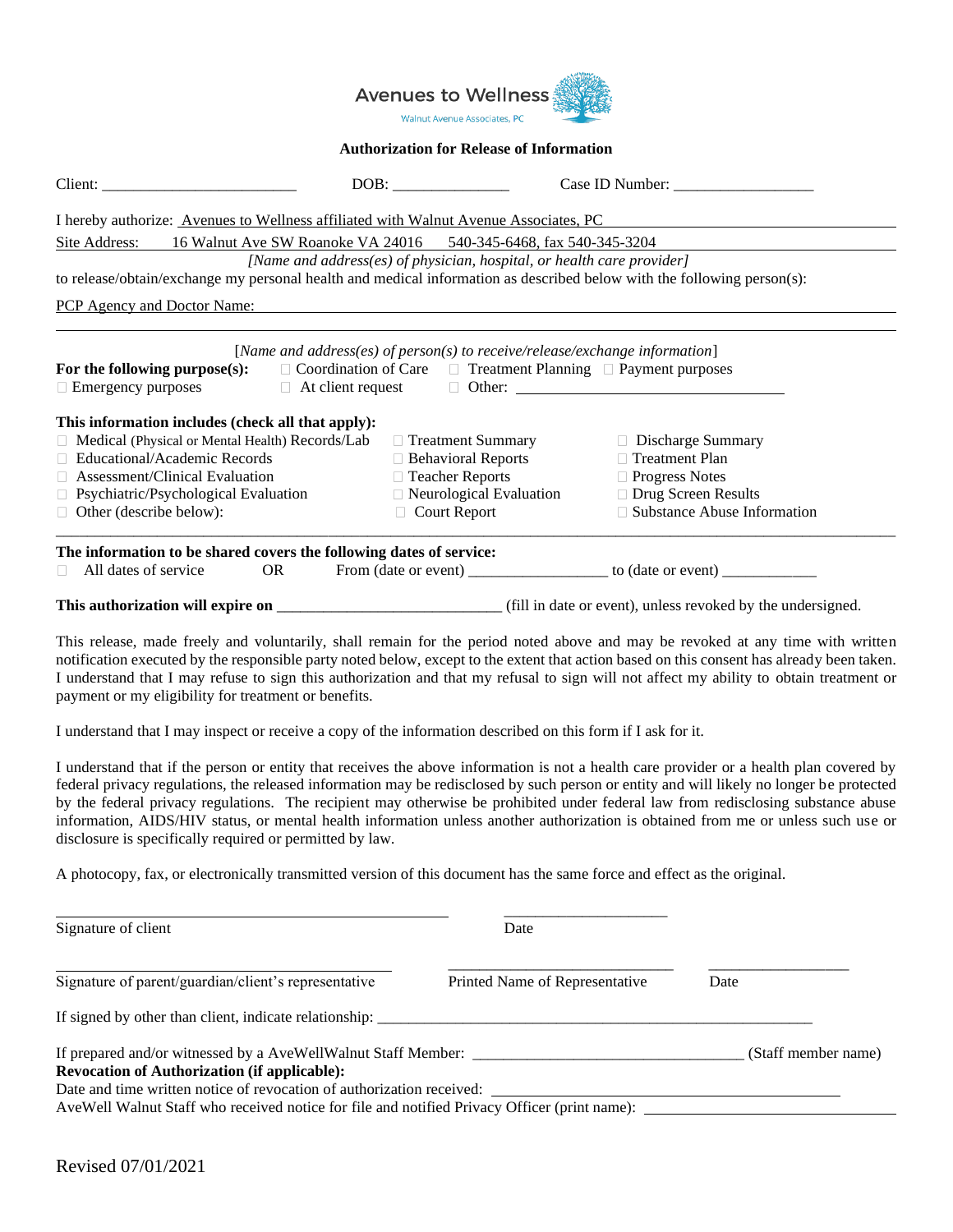## **TO BE COMPLETED BY THE PARENT**

NAME OF CHILD:\_\_\_\_\_\_\_\_\_\_\_\_\_\_\_\_\_\_\_\_\_\_\_\_\_\_\_\_\_\_\_\_\_\_\_\_ INTERVIEW DATE:\_\_\_\_\_\_\_\_\_\_\_\_\_\_\_\_\_

INTERVIEWER:\_\_\_\_\_\_\_\_\_\_\_\_\_\_\_\_\_\_\_\_\_\_\_\_\_\_\_\_\_\_\_\_\_\_INFORMANT:\_\_\_\_\_\_\_\_\_\_\_\_\_\_\_\_\_\_\_\_\_\_\_\_\_\_\_\_

\*\*\*\*\*\*\*\*\*PLEASE CIRCLE THE ANSWERS ON THE FOLLOWING QUESTIONNAIRE\*\*\*\*\*\*\*\*\*\*

REASON FOR REFERRAL:

REFERRAL SOURCE:

PARENTAL OBJECTIVES: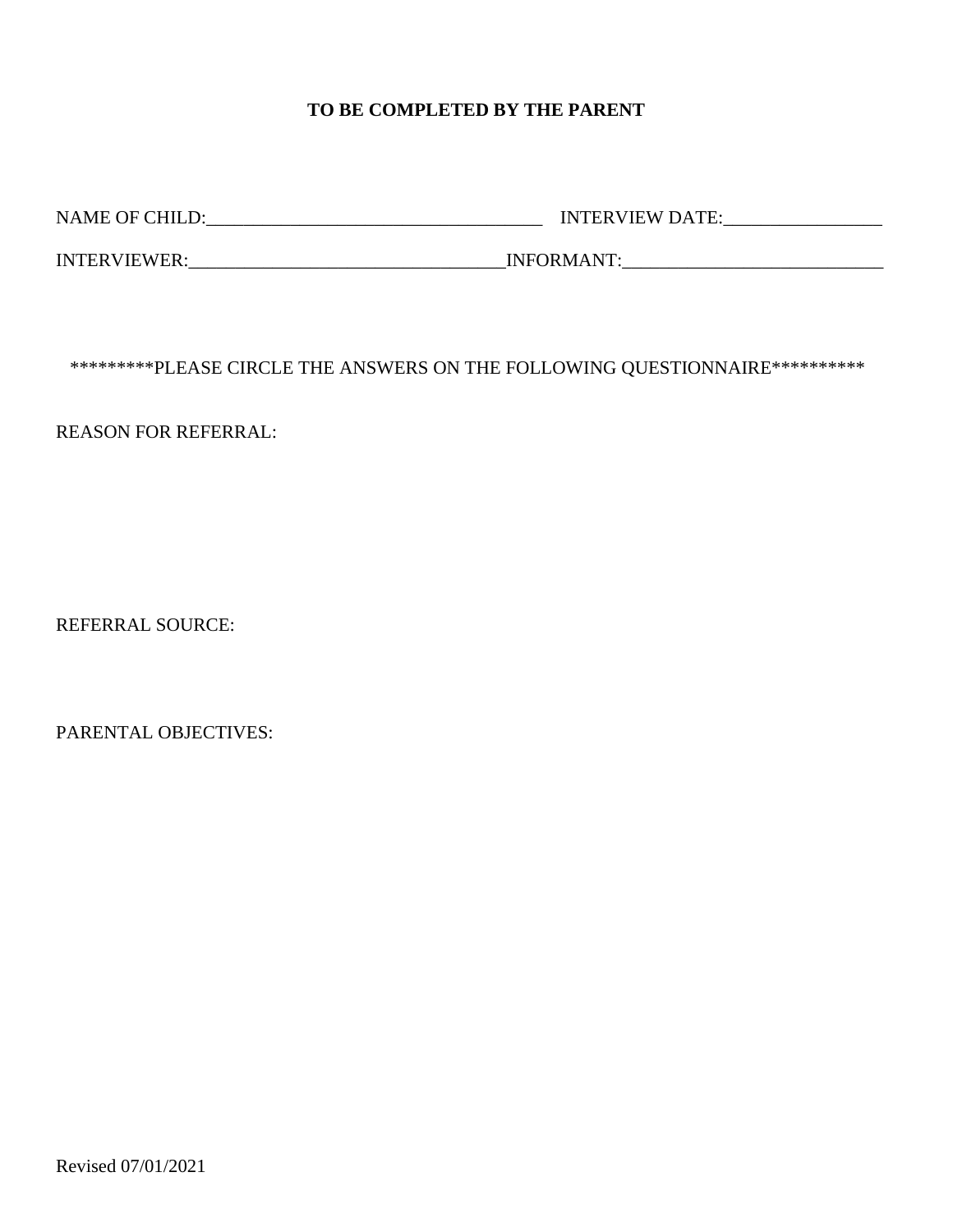## I.DEVELOPMENTAL FACTORS

## A Prenatal History

|    | 1. How was your heath during pregnancy?<br>Circle your answer.              | Fair<br>Poor<br>Good<br>I don't know                                                                                                                                                                                                           |
|----|-----------------------------------------------------------------------------|------------------------------------------------------------------------------------------------------------------------------------------------------------------------------------------------------------------------------------------------|
|    | 2. How old were you when your child was born?                               | years old                                                                                                                                                                                                                                      |
|    | 3. Any use of alcohol during pregnancy? (circle your<br>answer)             | Never b. Once or twice c. 3-9 times d. >10 times<br>a <sub>z</sub>                                                                                                                                                                             |
|    | 4. Cigarette uses during pregnancy? (circle your<br>answer)                 | a. Never b. Once or twice c. 3-9 times $d \ge 10$ times                                                                                                                                                                                        |
|    | 5. Coffee or other caffeine (Cola, etc.) Taken<br>together, how many times? | a. Never b. Once or twice c. 3-9 times d. >10 times                                                                                                                                                                                            |
| 6. | Did you ingest any of the following substances?                             | a. ____ Valium (Librium, Xanax, Valium)<br>Tranquilizers<br>b.<br>Antiseizure medications (e.g. Dilantin)<br>Treatment for diabetes<br>d.<br>Antibiotics (for viral infections)<br>e.<br><b>Sleeping Pills</b><br>Other (please specify:<br>g. |

#### B. Perinatal History

| 7. | Did you have toxemia or eclampsia?                          | Yes                                | N <sub>o</sub> | I don't know     |             |
|----|-------------------------------------------------------------|------------------------------------|----------------|------------------|-------------|
|    | Circle your answer                                          |                                    |                |                  |             |
| 8. | Was the Rh factor incompatibility?                          | Yes                                | N <sub>o</sub> | I don't know     |             |
|    | Circle your answer                                          |                                    |                |                  |             |
| 9. | Was (s)he born on schedule? (circle your answer)            | 8 mos. or earlier,<br>I don't know |                | Term $8-10$ mos. | $, 10$ mos, |
|    | 10. What was the duration of labor?                         |                                    |                |                  |             |
|    | 11. Were you given any drugs to ease the pain of            | List name of med:                  |                |                  |             |
|    | labor?                                                      |                                    |                |                  |             |
|    | 12. Were there indications of fetal distress during         | <b>Yes</b>                         | N <sub>o</sub> | I don't know     |             |
|    | labor? Circle your answer                                   |                                    |                |                  |             |
|    | 13. Was the delivery (please circle)                        | Normal?                            |                |                  |             |
|    |                                                             | Breach?                            |                |                  |             |
|    |                                                             | Cesarean?                          |                |                  |             |
|    |                                                             | Forceps?                           |                |                  |             |
|    |                                                             | Inducted?                          |                |                  |             |
|    |                                                             | I don't know?                      |                |                  |             |
|    | 14. What was the child's weight?                            |                                    |                |                  |             |
|    | 15. Were there any health complications following<br>birth? | If YES, specify:                   |                |                  |             |
|    |                                                             |                                    |                |                  |             |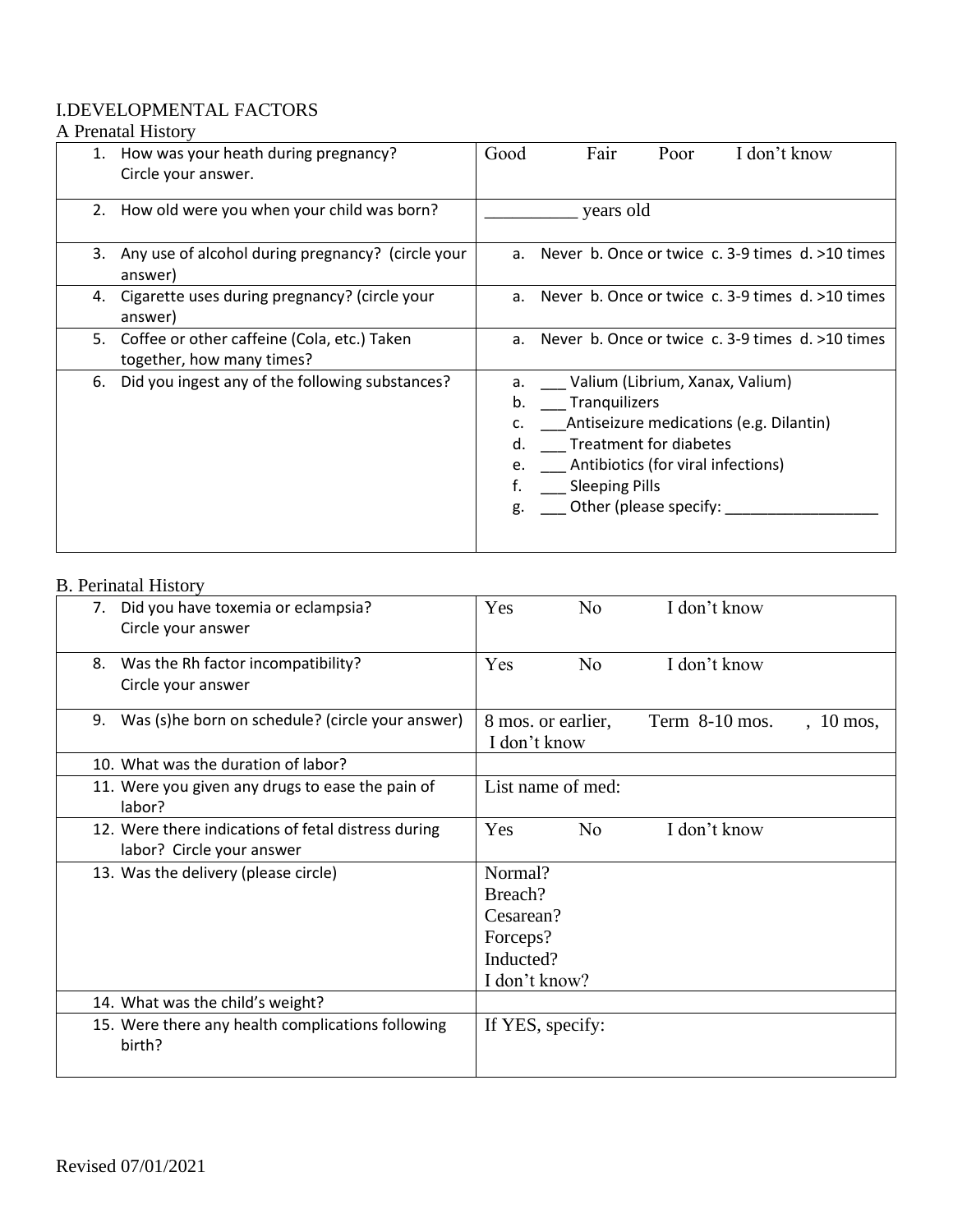C. Postnatal Period and Infancy

| 16. Were there early infancy feeding problems          | Circle: No<br>Yes<br>I don't know                  |  |  |
|--------------------------------------------------------|----------------------------------------------------|--|--|
| 17. Was the child colicky?                             | Circle: No<br>Yes<br>I don't know                  |  |  |
| 18. Were there problems with the infant's              | Circle: No<br>Yes<br>I don't know                  |  |  |
| responsiveness? (alertness)                            |                                                    |  |  |
| 19. Were there early infancy sleeping pattern          | Circle: No<br>I don't know<br><b>Yes</b>           |  |  |
| difficulties?                                          |                                                    |  |  |
| 20. Did the child experience any health problems       | Circle: No<br>Yes<br>I don't know                  |  |  |
| during infancy?                                        |                                                    |  |  |
| 21. Did the child have any congenital problems?        | Circle: No<br>Yes<br>I don't know                  |  |  |
| 22. Was the child an easy baby? Cry a lot?             | Circle: No<br>Yes I don't know                     |  |  |
| Did (s)he follow a schedule fairly well>               | Circle: No<br>Yes I don't know                     |  |  |
|                                                        |                                                    |  |  |
| 23. How did the baby behave with other people?         | More schedule than                                 |  |  |
|                                                        | Average sociably                                   |  |  |
|                                                        | More unsociable than average ______                |  |  |
| 24. When (s)he wanted something, how insistent was     | $Very$ __________, $ Average$ ________, not at all |  |  |
| (s)he?                                                 | insistent                                          |  |  |
| 25. How would you rate the activity level of the child | Very active _______, Average____, not              |  |  |
| as an infanct/toddler?                                 | active                                             |  |  |

#### D. Developmental Milestones

| 26. At what age did (s)he sit up? Circle your answer                                                     | 3-6 mos., 7-12 mos., Over 12 mos., I don't know   |  |
|----------------------------------------------------------------------------------------------------------|---------------------------------------------------|--|
| 27. At what age did (s)he crawl? Circle your answer<br>6-12 mos., 12-18 mos., Over 18 mos., I don't know |                                                   |  |
| 28. At what age did (s)he walk? Circle your answer                                                       | Under 1 year, 1-2 years, 2-3 years, I don't know  |  |
| 29. At what age did (s)he speak single words (other                                                      | 9-13 mos., 14-18 mos., 18-24 mos., 26-36 mos.     |  |
| than "mama" or "dada")? Circle your answer                                                               | 37-48 mos., I don't know                          |  |
| 30. At was age did (s)he string two or more words                                                        | 9-13 mos., 14-18 mos., 18-24 mos., 26-36 mos.     |  |
| together? Circle your answer                                                                             | 37-48 mos., I don't know                          |  |
| 31. At what age was (s)he toilet trained? Circle your                                                    | Under 1 years, 1-2 years, 2-3 years, I don't know |  |
| answer                                                                                                   |                                                   |  |

## II MEDICAL HISTORY

| 32. How would you describe his/her health?            | Fair<br>Circle your answer: Good<br>Poor     |  |  |
|-------------------------------------------------------|----------------------------------------------|--|--|
| 33. How is his/her hearing?                           | Fair<br>Circle your answer: Good<br>Poor     |  |  |
| 34. How is his/her vision?                            | Circle your answer: Good<br>Fair<br>Poor     |  |  |
| 35. How is his/her gross motor coordination?          | Fair<br>Circle your answer: Good<br>Poor     |  |  |
| 36. How is his/her fine motor coordination?           | Fair<br>Circle your answer: Good<br>Poor     |  |  |
| 37. How is his/her speech articulation?               | Circle your answer: Good<br>Fair<br>Poor     |  |  |
| 38. Has he/she had any chronic health problems (e.g.  | If YES, specify:                             |  |  |
| asthma, diabetes, heart conditions?                   |                                              |  |  |
| 39. When was the onset of any chronic illness?        |                                              |  |  |
|                                                       |                                              |  |  |
| 40. Which of the following illness has the child had? | Circle your answer: Mumps, Chicken Pox,      |  |  |
|                                                       | Measles, Whooping cough, Scarlet Fever,      |  |  |
|                                                       | Pneumonia, Encephalitis, Otitis media, Lead  |  |  |
|                                                       | Poisoning, Seizures, Other diseases: Specify |  |  |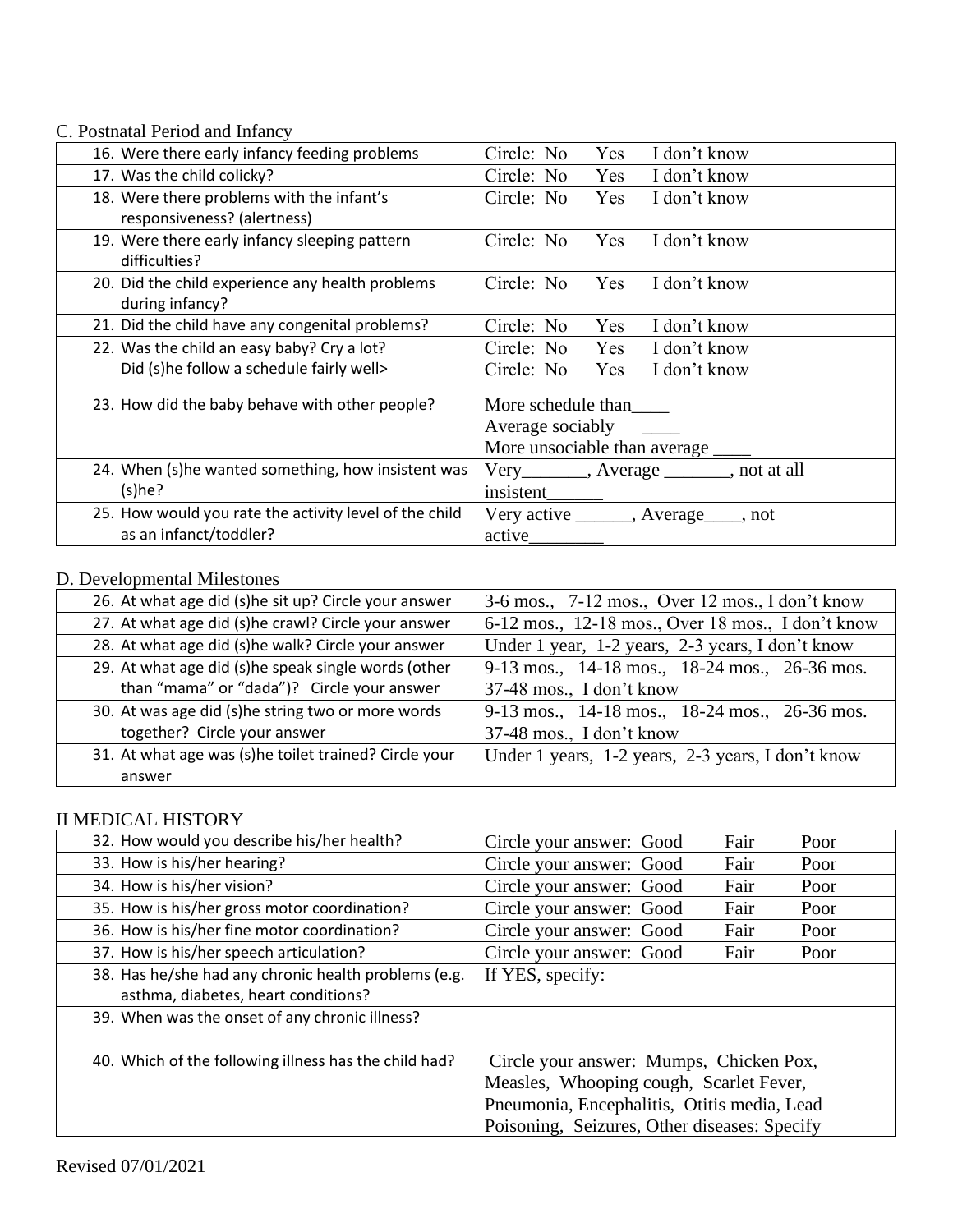| 41. Has the child had any accidents resulting in the | Broken bones, Severe lacerations, Head injury,    |
|------------------------------------------------------|---------------------------------------------------|
| Circle your answer<br>following?                     | Severe bruises, Stomach pumped, Eye injury, Lost  |
|                                                      | teeth, Sutures, Other, specify:                   |
|                                                      |                                                   |
| 42. If Yes, to accidents, how many accidents?        |                                                   |
| 43. Has he/she ever had surgery for any of the       | Tonsillitis, Adenoids, Hernia, Appendicitis,      |
| following conditions? Circle your answer             | Urinary tract Eye, ear, nose & throat, Digestive  |
|                                                      | disorder, leg or arm,                             |
|                                                      | Burns, Other: Specify:                            |
| 44. Is there any suspicion of alcohol or drug use?   | I don't know<br>Circle: Yes<br>N <sub>o</sub>     |
| 45. Is there any history of physical/sexual abuse?   | Circle: Yes<br>N <sub>o</sub><br>I don't know     |
| 46. Does the child have any problems sleeping?       | Circle: None, Difficulty falling asleep,          |
|                                                      | Sleep continuity disturbance, Early morning       |
|                                                      | awakening                                         |
| 47. Does the child have any bladder problems at      | Circle your answer: Yes or No. If YES, how often? |
| night?                                               |                                                   |
| Does the child have any bladder problems during      | Circle your answer: Yes or No. If YES, how often? |
| the day?                                             |                                                   |
| 48. Does the child have bowel control problems?      |                                                   |
|                                                      | Circle your answer: Yes or No                     |
| 49. Does the child have any appetite control         | Circle your answer: Over eats, Average,<br>Under  |
| problems?                                            | eats                                              |

## III TREATMENT HISTORY

| 50. Has the child ever had any of the following? If        | Ritalin (methylphenidate)                       | Yes, No, How |
|------------------------------------------------------------|-------------------------------------------------|--------------|
| yes, list the duration in months.                          | long?                                           |              |
|                                                            | Concerta (methylphenidate)                      | Yes, No, How |
|                                                            | long?                                           |              |
|                                                            | Adderall (amphetamine)                          | Yes, No, How |
|                                                            | long?                                           |              |
|                                                            | Vyvanse                                         | Yes, No, How |
|                                                            | long?                                           |              |
|                                                            | Strattera (atomoxetine)                         | Yes, No, How |
|                                                            | long?                                           |              |
|                                                            | Mydayis                                         | Yes, No, How |
|                                                            | long?                                           |              |
|                                                            | Tranquilizers                                   | Yes, No, How |
|                                                            | long?                                           |              |
|                                                            | Anticonvulsant                                  | Yes, No, How |
|                                                            | long?                                           |              |
|                                                            | Antihistamines                                  | Yes, No, How |
|                                                            | long?                                           |              |
|                                                            | Other prescription drugs:                       |              |
|                                                            |                                                 |              |
|                                                            |                                                 |              |
| 51. Has the child ever had any psychological<br>treatment? | Circle Yes or No. If YES, how long did it last? |              |
|                                                            |                                                 |              |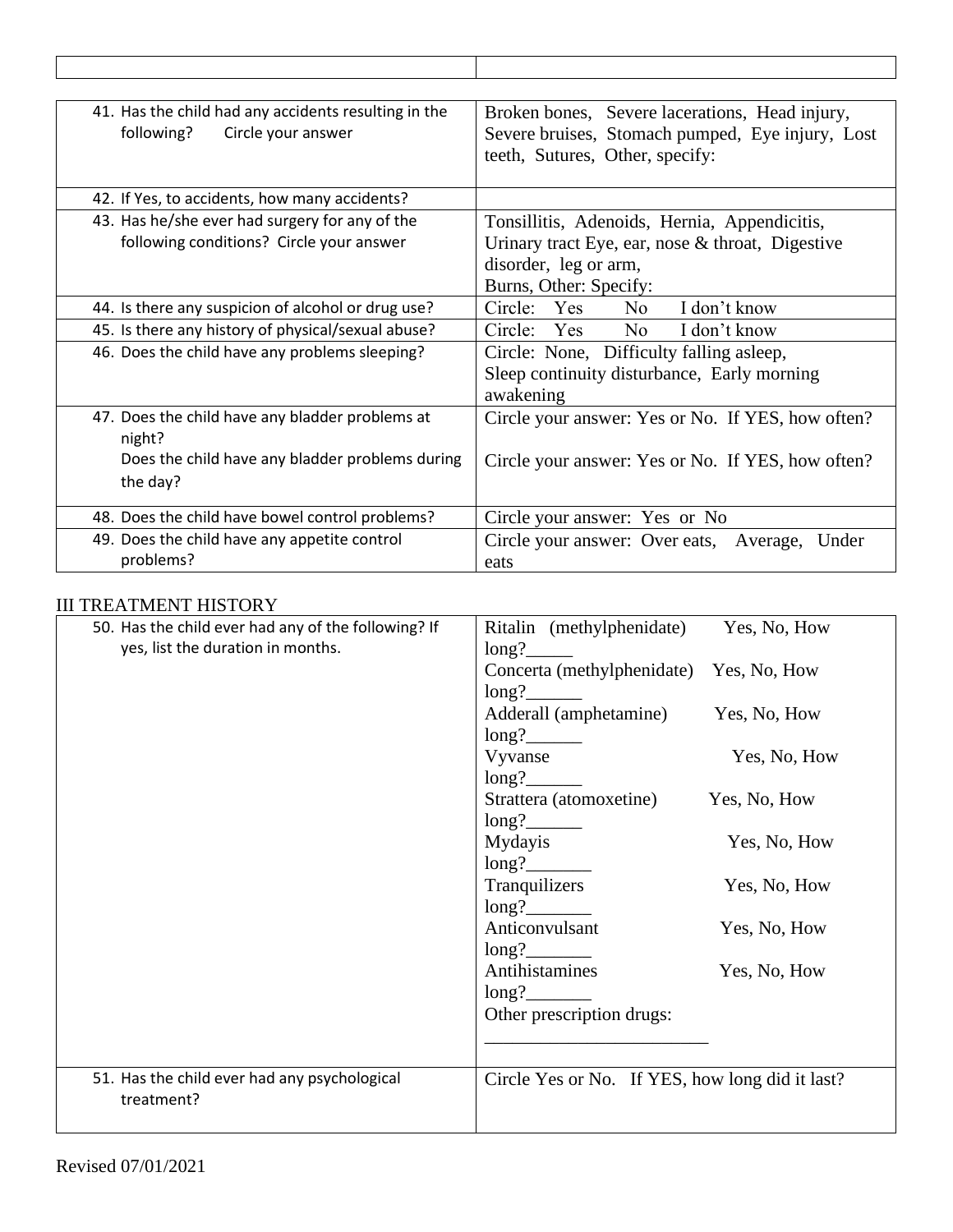## IV SCHOOL HISTORY

Please summarize the child's progress (e.g. academic, social, testing) within each of these grade levels: Preschool

\_\_\_\_\_\_\_\_\_\_\_\_\_\_\_\_\_\_\_\_\_\_\_\_\_\_\_\_\_\_\_\_\_\_\_\_\_\_\_\_\_\_\_\_\_\_\_\_\_\_\_\_\_\_\_\_\_\_\_\_\_\_\_\_\_\_\_\_\_\_\_\_\_\_\_\_\_\_\_\_\_\_\_

\_\_\_\_\_\_\_\_\_\_\_\_\_\_\_\_\_\_\_\_\_\_\_\_\_\_\_\_\_\_\_\_\_\_\_\_\_\_\_\_\_\_\_\_\_\_\_\_\_\_\_\_\_\_\_\_\_\_\_\_\_\_\_\_\_\_\_\_\_\_\_\_\_\_\_\_\_\_\_\_\_\_\_

## Kindergarten\_\_\_\_\_\_\_\_\_\_\_\_\_\_\_\_\_\_\_\_\_\_\_\_\_\_\_\_\_\_\_\_\_\_\_\_\_\_\_\_\_\_\_\_\_\_\_\_\_\_\_\_\_\_\_\_\_\_\_\_\_\_\_\_\_\_\_\_\_\_\_\_\_\_\_\_\_\_\_

\_\_\_\_\_\_\_\_

 $\overline{\phantom{a}}$  . The set of the set of the set of the set of the set of the set of the set of the set of the set of the set of the set of the set of the set of the set of the set of the set of the set of the set of the set o

Grade 1 through 3

## Grade 4 through 6

# Grade 7 through<br>12

| 12                                                                                                  |                                                    |
|-----------------------------------------------------------------------------------------------------|----------------------------------------------------|
| 52. Has the child ever been in any type of special                                                  | Learning disability                                |
| education program, and if so, how long?                                                             |                                                    |
|                                                                                                     | Behavioral/emotional disorder class                |
|                                                                                                     | Speech & language                                  |
|                                                                                                     | thereby                                            |
|                                                                                                     | Other (please specify):                            |
| 53. Has the child ever been suspended from school?<br>Has the child ever been expelled from school? | Circle Yes or No. If YES, how many suspensions?    |
| Has the child ever been retained a grade?                                                           | Yes or No. If YES, how many expulsions?            |
|                                                                                                     | Yes or No. If YES, how many retentions?            |
| 54. Have any additional instructional modifications                                                 | None Behavioral Modification                       |
| been attempted?                                                                                     | Program                                            |
|                                                                                                     | Daily/Weekly report card____________ Other: please |
|                                                                                                     | specify:                                           |

#### V. SOCIAL HISTORY

| 55. How does the child get along with his/her     | Circle: Doesn't have any. Better than average. |
|---------------------------------------------------|------------------------------------------------|
| brothers/sisters?                                 | Average. Worse than average                    |
| 56. How easily does the child make friends?       | Circle: Easier than average. Average.          |
|                                                   | Worse than average. I don't know               |
| 57. On the average, how long does your child keep | Circle: Let than 6 months. 6 months to 1 year  |
| friendships?                                      | More than 1 year. I don't know                 |

#### VI. CURRENT BEHAVIORAL CONCERNS

| <b>Primary Concerns</b> | <b>Other Related Concerns</b> |
|-------------------------|-------------------------------|
|                         |                               |
|                         |                               |
|                         |                               |
|                         |                               |
|                         |                               |
|                         |                               |
|                         |                               |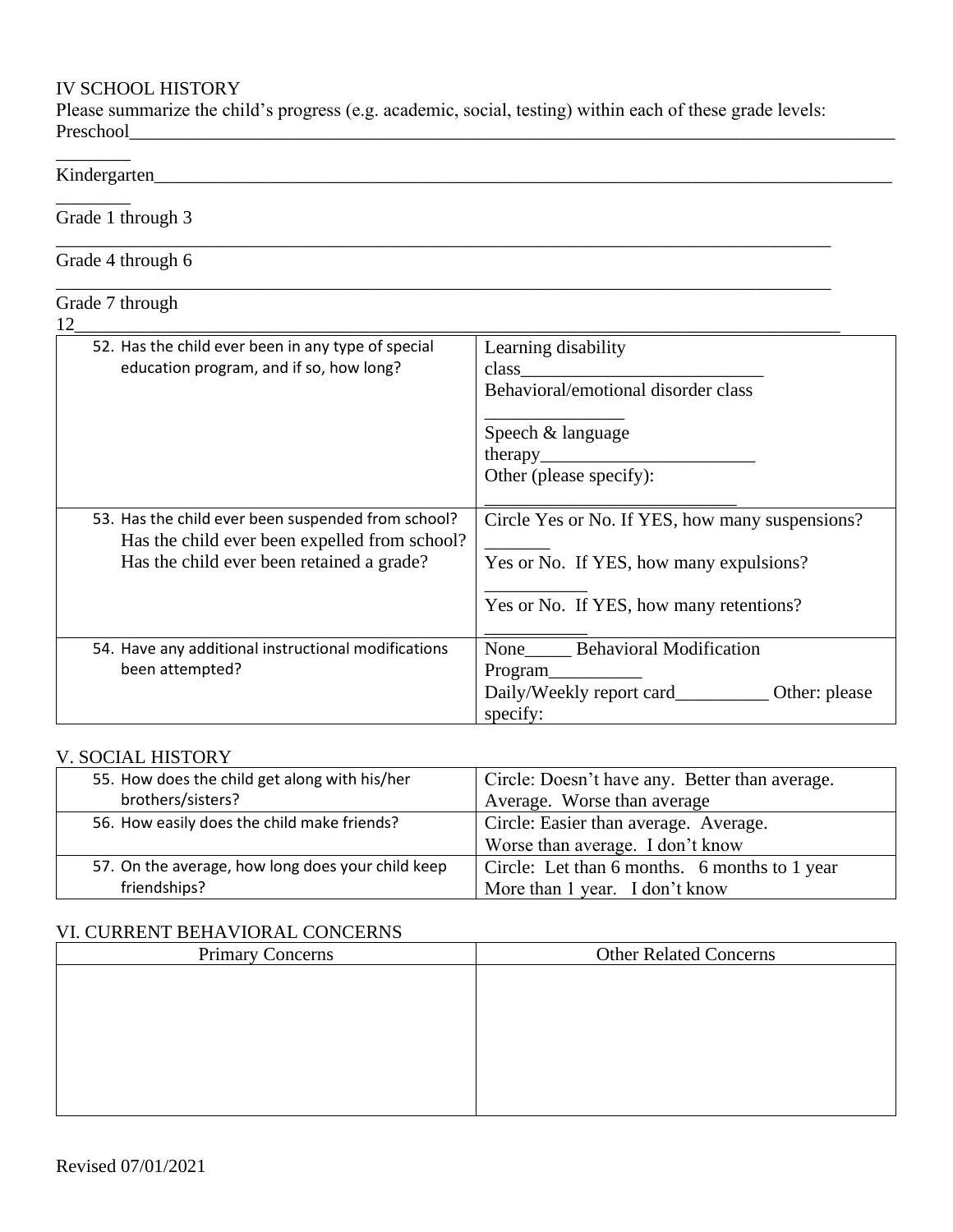| 58. What strategies have been implemented to<br>address these problems?                                                                | Circle your answer: Verbal reprimands. Rewards<br>Time out (isolation). Physical punishment                                                                                                                |
|----------------------------------------------------------------------------------------------------------------------------------------|------------------------------------------------------------------------------------------------------------------------------------------------------------------------------------------------------------|
|                                                                                                                                        | Removal of privileges                                                                                                                                                                                      |
| 59. On the average, what percentage of the time<br>does your child comply with initial commands?                                       | Circle your answer: Most of the time. Sometimes.<br>Never                                                                                                                                                  |
| 60. On the average, what percentage of the time<br>does your child eventually comply with your<br>commands?                            | Circle your answer: Most of the time. Sometimes.<br>Never                                                                                                                                                  |
| 61. To what extent are you and other caretakers<br>consistent with respect to disciplinary strategies?                                 | Circle your answer: Most of the time. Sometimes.<br>Never                                                                                                                                                  |
| 62. Have any of the following stress events occurred<br>within the past 12 months?                                                     | Circle your answer: Parents divorced or separated.<br>Family accident or illness. Death in family. Family<br>moved.<br>Parent changed jobs. Changed schools.<br>Family financial problems. Other: specify: |
| 63. How long have you and the child's parent been<br>married? Please note if the child was product of<br>$1st$ or $2nd$ etc, marriage. | Circle your answer: Never married. Separated.<br>Divorced.<br>Widowed. Married for<br>years.                                                                                                               |
| 64. How stable is your current marriage?                                                                                               | Circle your answer: Stable<br>Unstable                                                                                                                                                                     |

#### VII. FAMILY HISTORY 65.

| υυ.                                                  |  |
|------------------------------------------------------|--|
| # of siblings and ages                               |  |
| Problems with aggression, defiance & oppositional    |  |
| behavior as a child                                  |  |
| Problems with attention, activity, & impulse control |  |
| as a child                                           |  |
| Learning disabilities                                |  |
| Failed to graduate from high school.                 |  |
| Mental Retardation.                                  |  |
| Psychosis or schizophrenia                           |  |
| Seizure disorder                                     |  |
| Anxiety disorder that impaired adjustment.           |  |
| Tics or Tourette's                                   |  |
| Alcohol & Substance Abuse                            |  |
| <b>Diabetes</b>                                      |  |
| Antisocial behavior (assaults, thefts, etc.)         |  |
| Heart problems                                       |  |
| Physical abuse                                       |  |
| Sexual abuse                                         |  |
| Other:                                               |  |
|                                                      |  |
|                                                      |  |
|                                                      |  |
|                                                      |  |
|                                                      |  |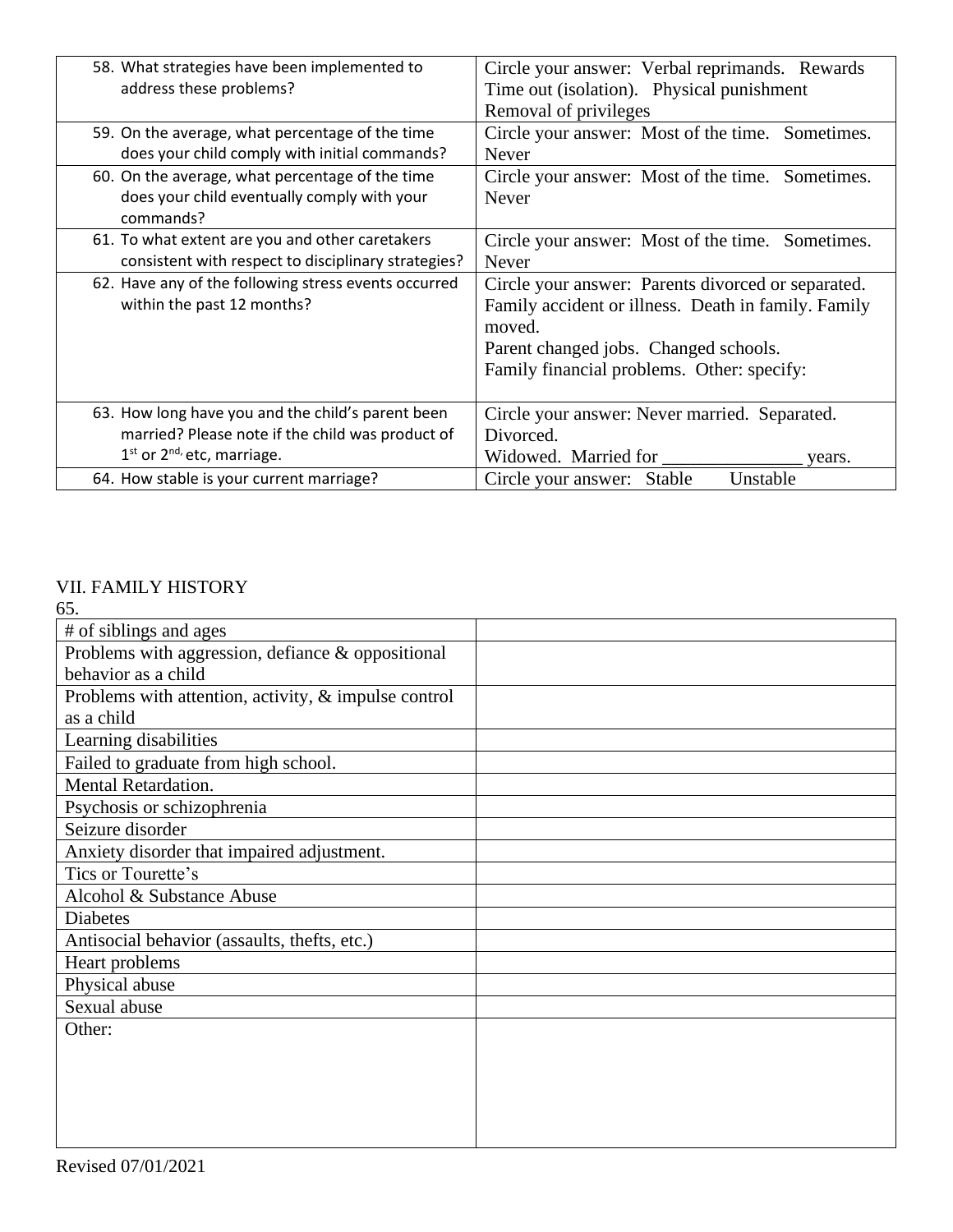| 66.<br>Which of the following are a significant problem at<br>the present time?<br>Stolen without confrontation<br>Run away from home overnight at least twice<br>Lies often<br>Deliberate fire-setting<br>Often truant<br>Breaking and entering<br>Destroyed others' property<br>Cruel to animals<br>Forced someone else into sexual activity<br>Used a weapon in a fight<br>Often initiates physical fights<br>Stolen with confrontation<br>Physically cruel to people<br>TOTAL for Conduct Disorder*<br>3 or more<br>When did these problems begin? Specify age: | 67.<br>Which of the following are a significant problem at<br>the present time?<br>Unrealistic and persistent worry about possible harm<br>to attachment figures.<br>Unrealistic and persistent worry that a calamitous<br>event will separate the child from attachment figure.<br>Persistent school refusal<br>Persistent avoidance of being alone<br>Repeated nightmare, re: separation.<br>Somatic complaints<br>Excessive distress in anticipation of separating from<br>attachment figure.<br>Excess distress when separated from home or<br>attachment figure.<br>TOTAL for Separation Anxiety*<br>When did these problems begin? Specify age: |
|---------------------------------------------------------------------------------------------------------------------------------------------------------------------------------------------------------------------------------------------------------------------------------------------------------------------------------------------------------------------------------------------------------------------------------------------------------------------------------------------------------------------------------------------------------------------|-------------------------------------------------------------------------------------------------------------------------------------------------------------------------------------------------------------------------------------------------------------------------------------------------------------------------------------------------------------------------------------------------------------------------------------------------------------------------------------------------------------------------------------------------------------------------------------------------------------------------------------------------------|
| 68. Which of the following are significant problems at the present time?                                                                                                                                                                                                                                                                                                                                                                                                                                                                                            |                                                                                                                                                                                                                                                                                                                                                                                                                                                                                                                                                                                                                                                       |
| behavior                                                                                                                                                                                                                                                                                                                                                                                                                                                                                                                                                            |                                                                                                                                                                                                                                                                                                                                                                                                                                                                                                                                                                                                                                                       |
| Unrealistic concern about competence________                                                                                                                                                                                                                                                                                                                                                                                                                                                                                                                        | Somatic                                                                                                                                                                                                                                                                                                                                                                                                                                                                                                                                                                                                                                               |
| complaints ______<br>Excessive need for reassurance                                                                                                                                                                                                                                                                                                                                                                                                                                                                                                                 | Marked self-                                                                                                                                                                                                                                                                                                                                                                                                                                                                                                                                                                                                                                          |
| consciousness_<br>Marked inability to relax                                                                                                                                                                                                                                                                                                                                                                                                                                                                                                                         |                                                                                                                                                                                                                                                                                                                                                                                                                                                                                                                                                                                                                                                       |
| <b>TOTAL</b> for Overanxious Disorder<br>Revised 07/01/2021                                                                                                                                                                                                                                                                                                                                                                                                                                                                                                         | $(4 \text{ or more})$                                                                                                                                                                                                                                                                                                                                                                                                                                                                                                                                                                                                                                 |

٦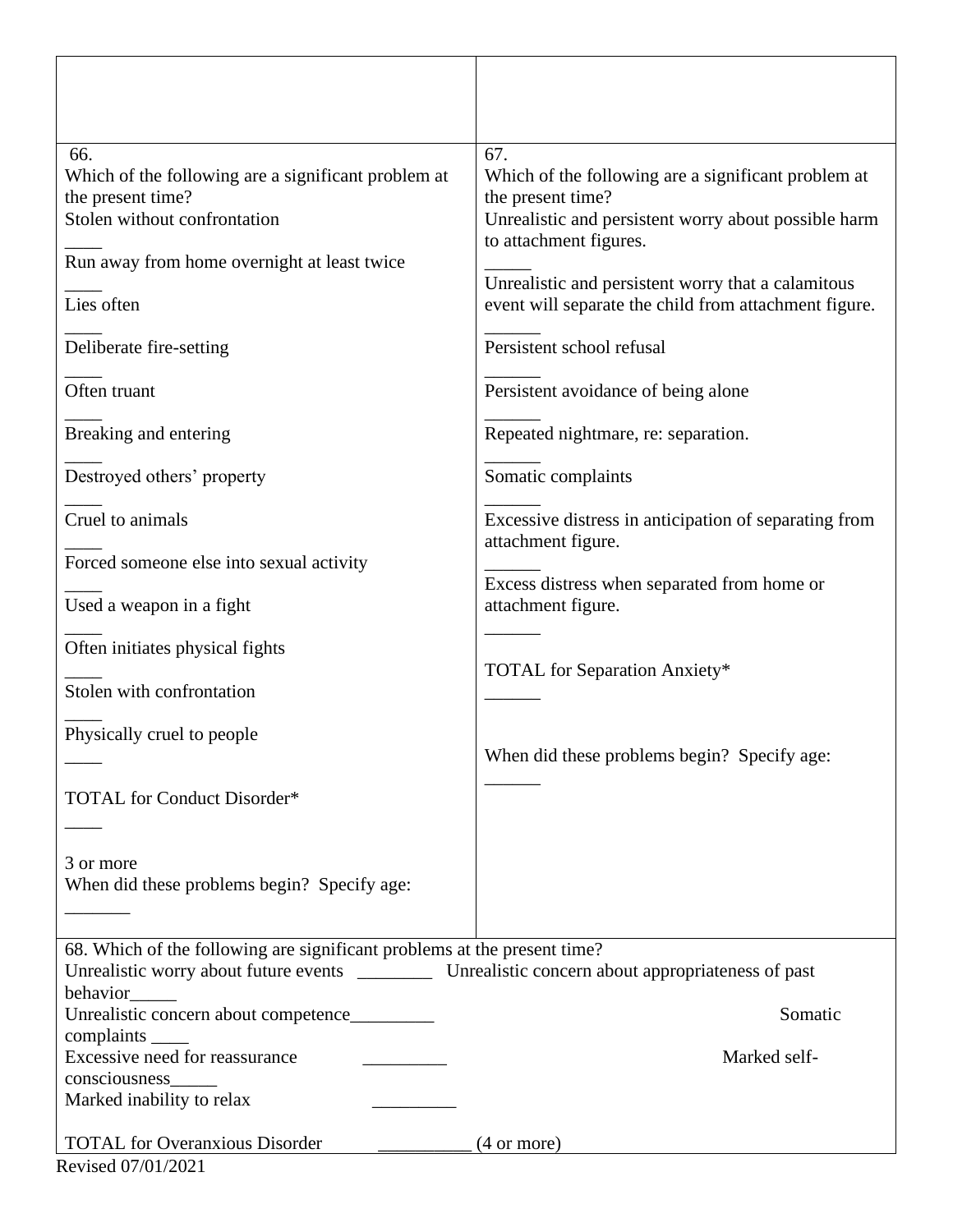| 69.<br>Which of the following are significant problems at<br>the present time?<br>Depressed or initiate mood most of the day, nearly<br>every day. | 70.<br>Which of the following are a significant problem at<br>the present time?<br>Often Intense temper |
|----------------------------------------------------------------------------------------------------------------------------------------------------|---------------------------------------------------------------------------------------------------------|
| Diminished pleasure in activities                                                                                                                  | Often argues with adults<br>Often actively defies or refuses adult request or rules                     |
| Decreased or increase in appetite associated with<br>possible failure to make weight gain.                                                         | Often deliberately does things that annoy people                                                        |
| Insomnia or hypersomnia nearly every day                                                                                                           | Often blames others for own mistakes                                                                    |
| Psychomotor agitation of retardation                                                                                                               | Is often touchy or easily annoyed by others                                                             |
| Fatigue of loss of energy                                                                                                                          | Is often angry or resentful                                                                             |
| Feelings of worthlessness or excessive inappropriate<br>guilt.                                                                                     | Is often spiteful or vindictive                                                                         |
| Diminished ability to concentrate                                                                                                                  | Often swears or uses obscene language                                                                   |
| Suicidal ideation or attempt                                                                                                                       | <b>TOTAL</b> for Oppositional Defiant Disorder                                                          |
|                                                                                                                                                    |                                                                                                         |
| TOTAL for Major Depression Episode *                                                                                                               | 5 or more                                                                                               |
|                                                                                                                                                    | When did these problems begin? Specify age:                                                             |
| $(items 3-9) = (6 or more)$                                                                                                                        |                                                                                                         |
| 71. Diagnostic Criteria<br>Hyperactivity                                                                                                           | Impulsivity<br>a. Often blurts out answers before questions have<br>been completed.                     |
| a. Often fidgets with hands or feet or squirms in                                                                                                  | b. Often has difficulty awaiting turn.                                                                  |
| seat                                                                                                                                               | c. Often interrupts or intrudes on others (e.g.                                                         |
| b. Often leaves seat in classroom or in other<br>situations in which remaining seated is expected.                                                 | butts<br>into conversations or games.)                                                                  |
| c. Often runs about or climbs excessively in<br>situations<br>in which it is inappropriate (in adolescent or                                       |                                                                                                         |
| adults,<br>may be limited to subjective feelings of                                                                                                |                                                                                                         |
| restlessness.<br>d. Often has difficulty playing or engaging in                                                                                    |                                                                                                         |
| leisure                                                                                                                                            |                                                                                                         |
| activities quietly.                                                                                                                                |                                                                                                         |
| e. Is often "on the go" or often actives as if                                                                                                     |                                                                                                         |
| "driven by                                                                                                                                         |                                                                                                         |
| a motor".<br>f. Often talks excessively                                                                                                            |                                                                                                         |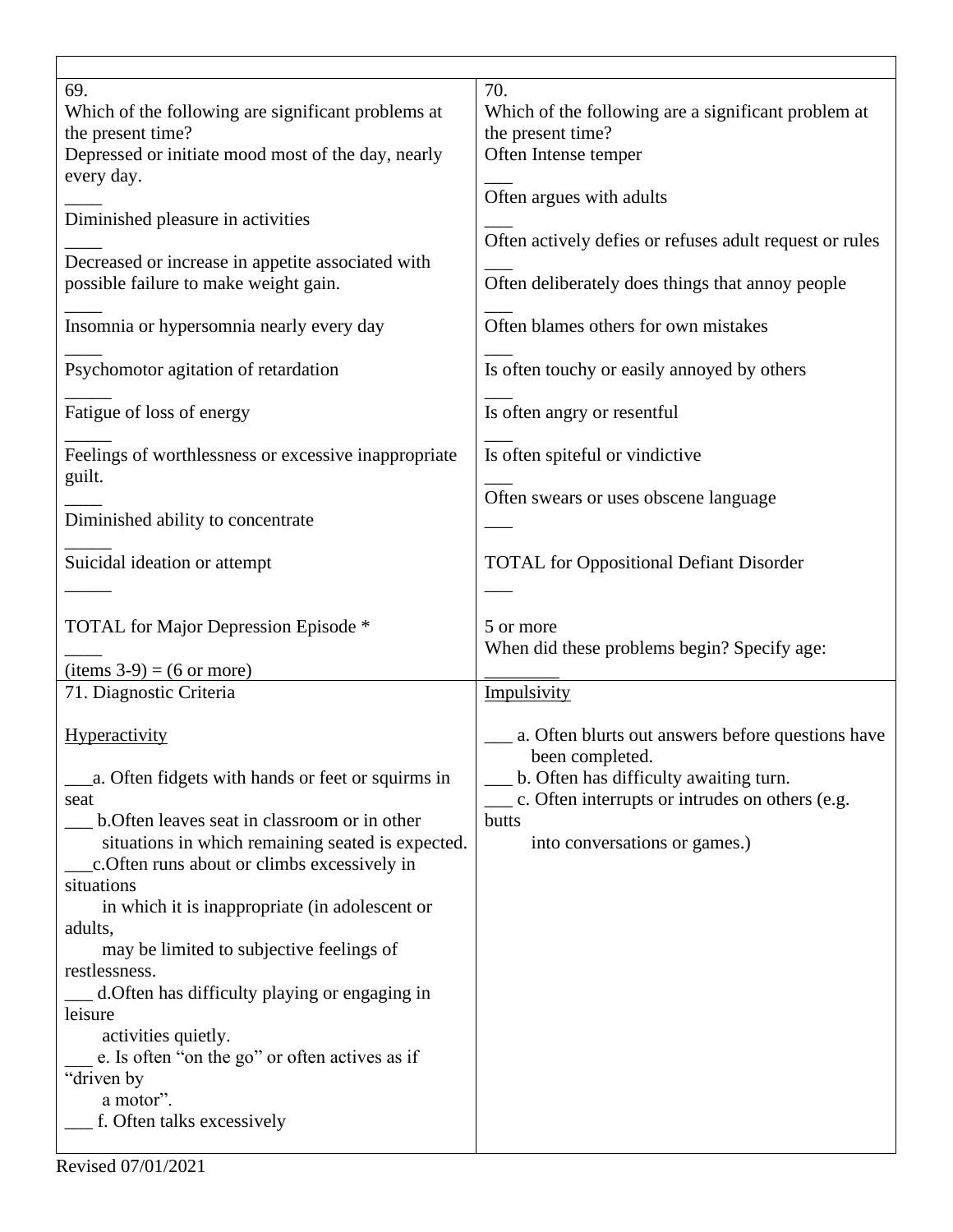| Inattention                                                                                                  |
|--------------------------------------------------------------------------------------------------------------|
| a. Often fails to give close attention to details or makes careless mistakes in schoolwork, work or other    |
| activities.                                                                                                  |
| b. Often has difficulty sustaining attention in tasks or play activities.                                    |
|                                                                                                              |
| d. Often does not follow through on instructions and fails to finish schoolwork, chores, or duties in the    |
| workplace                                                                                                    |
| (not due to oppositional behavior or failure to understand instructions.)                                    |
| _____e. Often has difficulty organizing tasks and activities.                                                |
| __f. Often avoids, dislikes or is reluctant to engage in tasks that require sustained mental effort (such as |
| schoolwork                                                                                                   |
| or homework.)                                                                                                |
| g. Often loses things necessary for tasks or activities (e.g. toys, school pencils, books or tools.)         |
| h. Is often easily distracted by extraneous stimuli.                                                         |
|                                                                                                              |
|                                                                                                              |
| TOTAL for ADHD = $\_\_\_\_\_\_\_$ (6 or more)                                                                |
|                                                                                                              |
|                                                                                                              |

 $\mathsf{l}$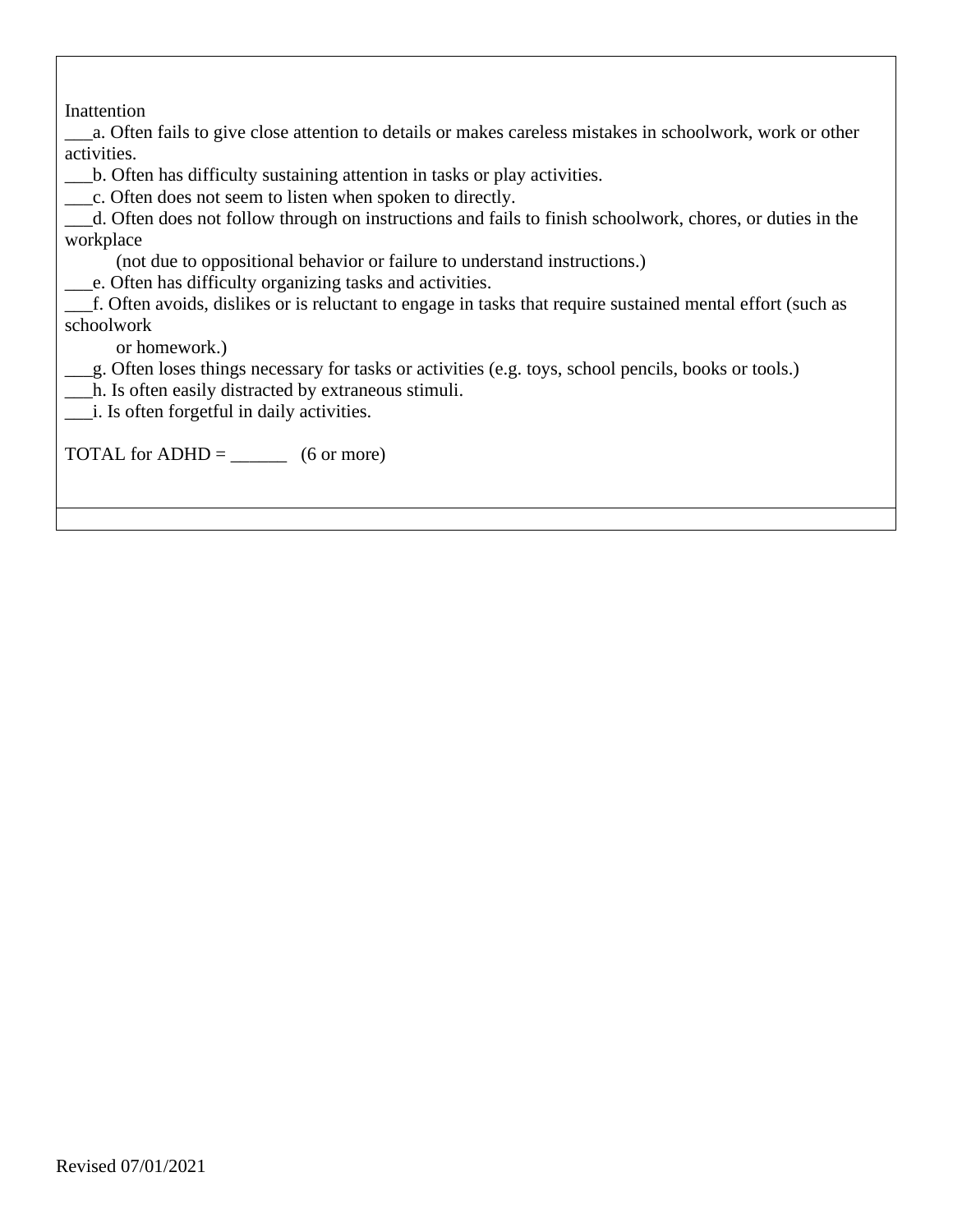

. 16 Walnut Avenue, SW Roanoke VA 24016 540-345-6468 phone, 540-345-3204 fax

**1.0 Office Hours:** (*subject to change depending on provider)* Monday – Thursday from 7:30 a.m. - 5:00 p.m. Closed Friday

**2.0 Providers: Jitendra Desai, MD Varsha Desai, MD Sarah Rodes, PA-C Michelle Whittaker, FNP-BC Jessica Gillispie, PA-C**

#### **3.0 Practice Parameters:**

This practice is **strictly outpatient.** The Physicians and the PA's see patients during regular business hours only. Calls placed to the office outside of regular business hours will be returned within 1 business day. *In addition to the medication management services our providers strongly recommend additional supportive services and counseling for patients.*

#### **4.0 Appointments:**

Clients are required to keep scheduled appointments to ensure successful, appropriate, and ethical ongoing treatment. The office requires 24 hours advance notification for cancellations. For Monday appointments please notify the office by 5pm on Thursday. Failure to attend an appointment is unacceptable and will lead to the patient being discharged. In order to serve a growing need for Psychiatric care at our office we ask for your close attention to times and dates of scheduled appointments and appreciate promptness so that other patients are not inconvenienced or delayed. A no-show to a scheduled appointment means that some other patient will not have opportunity for clinical care at that time.

To assist families who are waiting for an opening, we have adopted a strict no-show policy. We will be unable to continue providing psychiatric services to any patient who either misses three (3) appointments in a calendar year, two consecutive appointments, or cancels two times in less than 24 hours within the calendar year. Cancellations on the day of an appointment or arrive 5 minutes late are considered missed appointments. Also, we will be unable to reschedule patients who miss their first initial evaluation.

#### **5.0 Medication Refills:**

Keeping scheduled appointments is important to maintaining your treatment and prescriptions. Should you miss an appointment, it is likely that your prescription will run out. In this instance, you must call your pharmacy for a refill five to seven days **before** your medication runs out. Two to three business days are required to process refill requests. You may also send your refill request through the Patient Portal. Lost, stolen, or misplaced prescriptions will not be filled automatically. Random drug screens will be done at the discretion of the prescriber.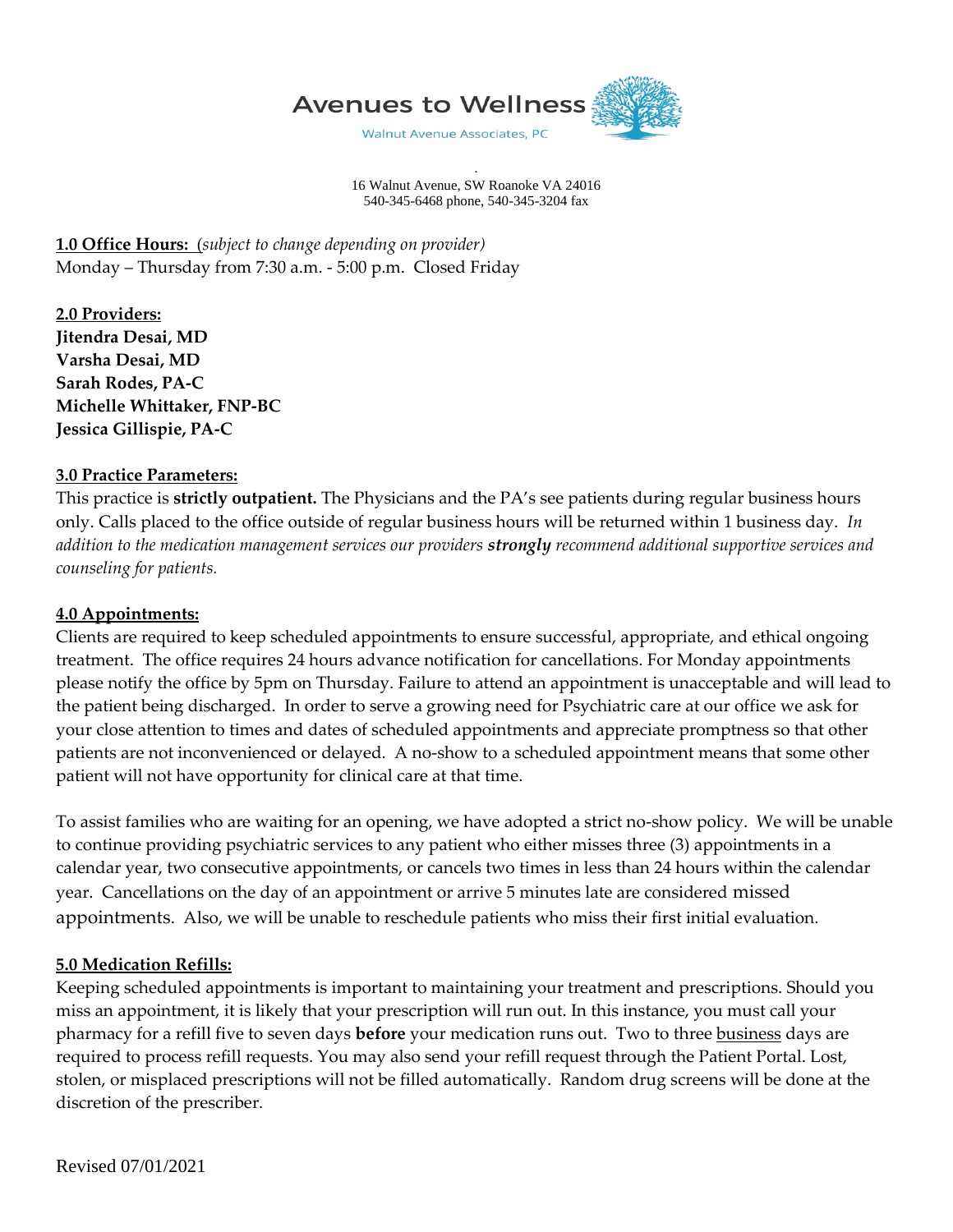#### **6.0 Initial Assessment:**

Initial assessments are conducted by the provider to:

- gather data by which the provider can make informed recommendations to the patient about therapies, medications, and testing which may be indicated by his/her circumstances and condition,
- establish an initial rapport which will facilitate effective treatment and evaluate any potential suicidal/homicidal ideation by means of a mental status exam. If such ideation is present, a risk assessment is conducted, and adequate protective interventions, including referral for hospitalization if necessary, are made by the psychiatrist and documented. If further treatment is indicated following the assessment process, appropriate referrals for testing, medication, adjunctive therapies, community resources and the like will be made at this time.

## **7.0 Inclement Weather:**

Inclement weather notifications are posted on the office voicemail. Please call (540) 345-6468 after 7:15 a.m. for weather related information.

## **8.0 Emergency Procedures:**

An emergency situation is an extremely critical and/or life-threatening situation that requires immediate professional attention. **If you should have an emergency, do not call the office or use the Patient Portal. Instead, we ask you call:**

## **Emergency Services: 911**

**Connect: (540) 981-8181 or (800) 284-8898**

## **9.0 Protection of Medical Information (HIPAA):**

*HIPAA* is the Health Insurance Portability and Accountability Act. This federal law requires that we inform patients of the control they have over their medical information and how their information is used and the reasons it can be disclosed to other parties.

#### **10.0 Patient Rights to Access Medical Information:**

#### **As a patient, you have the right to:**

- Copy and review your individual medical records
- Request amendments to your medical records
- Receive an accounting of individuals who have accessed your medical records
- Restrict access to your records, beyond those placed by office policy
- Request specific ways to communicate with you

Whenever using and disclosing Protected Health Information (PHI) or when requesting PHI from another covered entity, we will make reasonable efforts to limit PHI disclosure to the minimum necessary required to accomplish the intended purpose of the use, disclosure or request.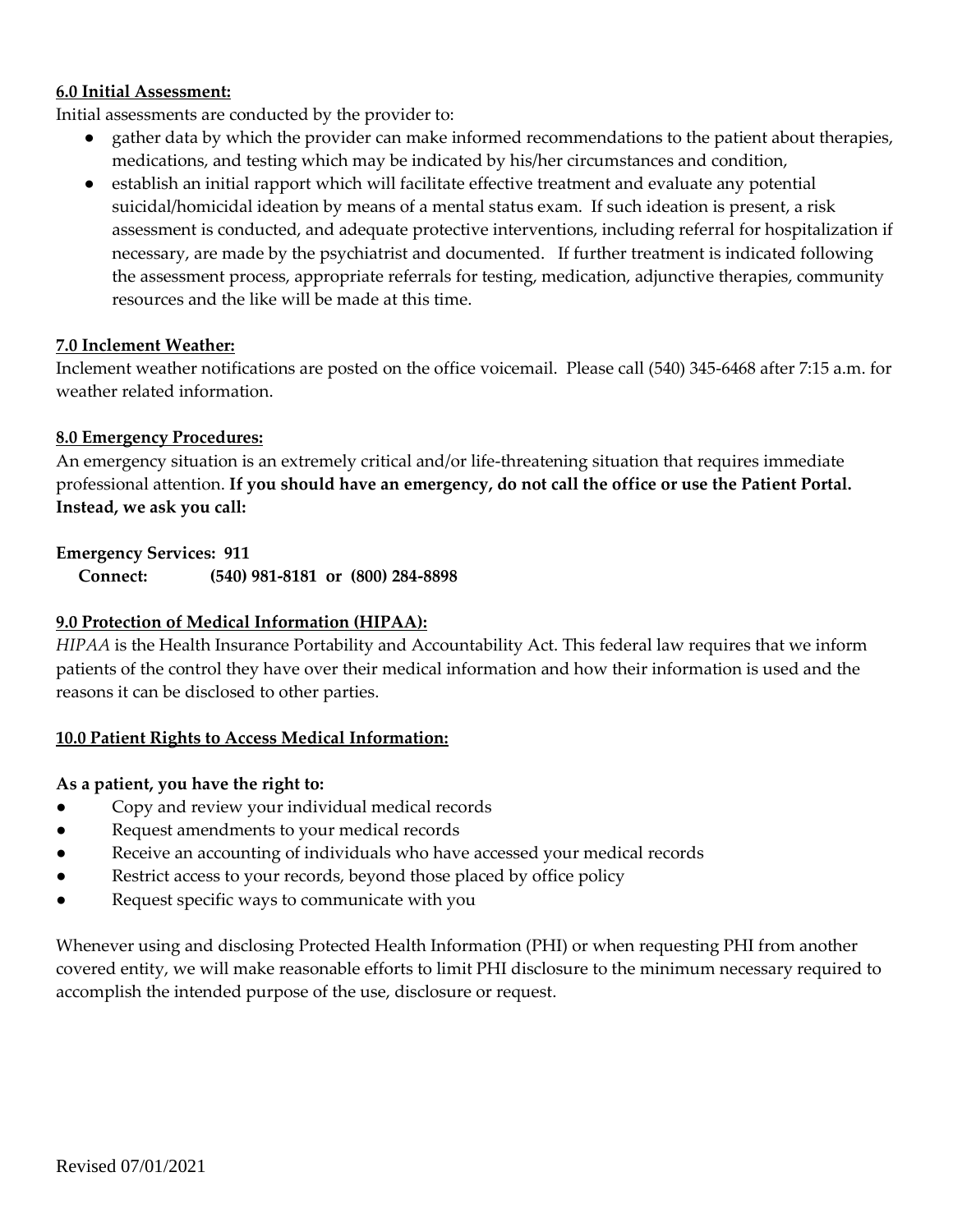### **11.0 Release of Medical Records:**

As a covered entity, it is within our legal right to use and disclose protected health information without express authorization for the following purposes:

- Oversight of the health care system Quality Assurance
- Research with Institutional Review board approval or to prepare a research protocol
- Public health, and in cases of emergency
- Judicial and administrative proceedings
- Professional judgment when in the best interest of the patient
- To provide information to next-of-kin, if a patient cannot speak for themselves
- For identification of the body of a deceased person
- For facilities (Hospitals, etc...) directories
- In other situations where the use of disclosure is mandated by law and consistent with the requirements of the law.

However, we **cannot** release your medical records for use without your express permission in the following situations:

- Protected Health Information beyond treatment, payment and operations functions
- Information covered by a restriction
- Research that includes treatment

**If you would like to have your medical records released to yourself or another party, you must first complete an authorization form. This form details the specific types of information you would like released and to whom you would like the records delivered.**

#### **12.0 Permission to Treat a Minor Child:**

Please note that we require written permission from a parent or guardian to treat a minor child (any child under the age of 18).

- When parents are married the signature of one parent is sufficient to provide treatment.
- If the patient's parents are divorced, we require the signature of the parent having legal custody of the child.

We cannot provide any level of treatment to any child unless the proper signed consent form(s) is on file.

## **13.0 Billing and Insurance:**

**You must provide a current copy of your insurance card (front and back) before we can determine your benefits and insurance filing requirements. Please bring your insurance card to each appointment.**

We make every effort to verify your insurance benefits for outpatient mental health and substance abuse services in advance of your first appointment. However, we request that you contact your insurance company to check benefits and preauthorization requirements when you schedule your first appointment. Some companies require preauthorization or a PCP referral. Your failure to follow this procedure could result in not obtaining your maximum benefits or any benefits at all.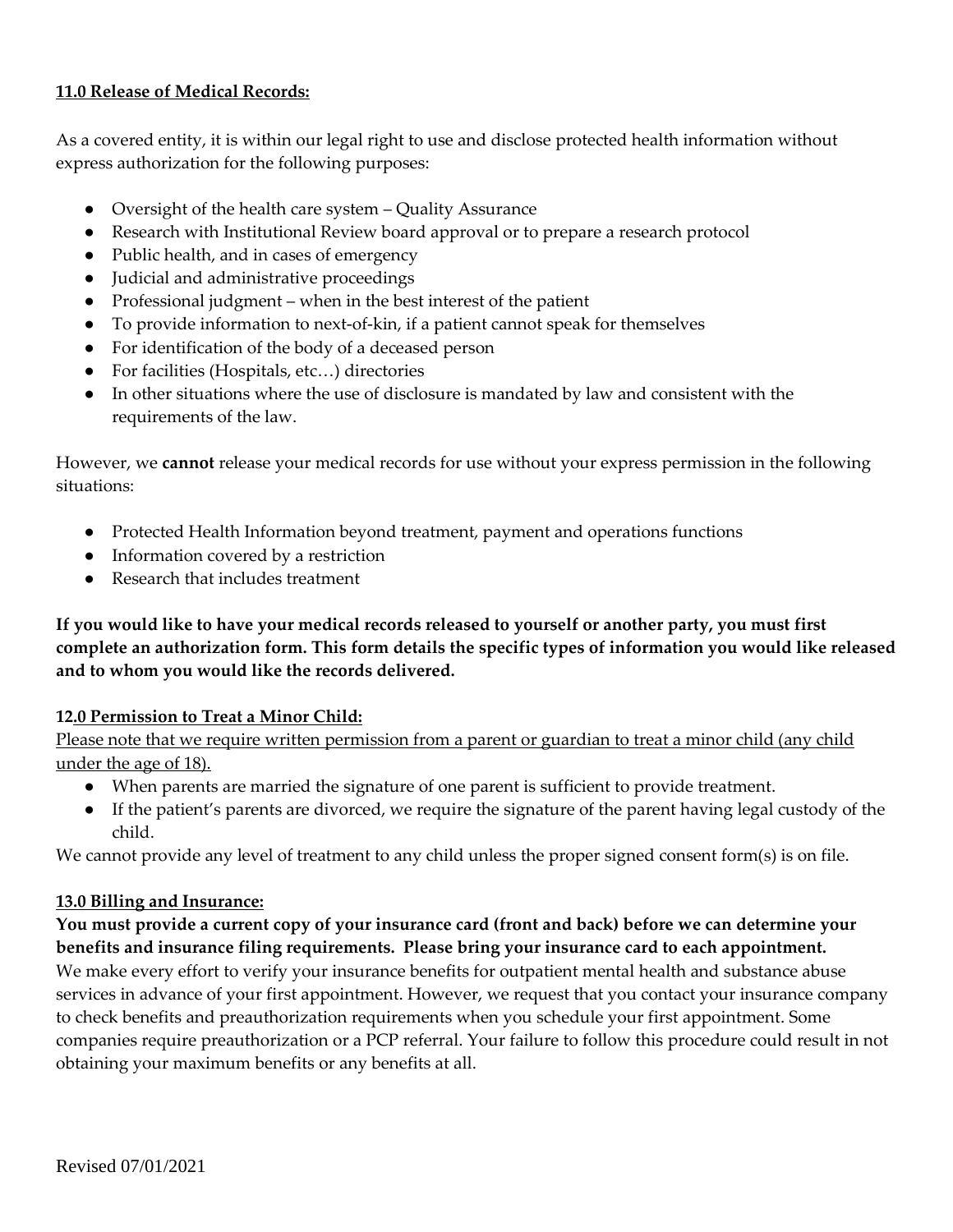## **Please be aware that:**

If you choose to use your insurance benefits, your insurance company or the company which manages your mental health and/or substance abuse benefits, may require specific information regarding your case to determine the benefits available to you. We require specific written permission to release information to your managed care company.

This office will make every effort to file claims correctly and adhere to the filing requirements for your insurance policy. However, we cannot fully guarantee your coverage or your benefits. In the event that your insurance company does not pay for services, **you are ultimately responsible for payment.**

Insurance policies are contractual agreements between you, "the subscriber," and your insurance company. Our office cannot alter your insurance policy, guarantee what services are covered or determine exactly what your reimbursement will be. Insurance companies sometimes exclude certain diagnostic codes or treatment modalities; therefore, it is impossible to guarantee coverage until a claim is filed and a response is received from your insurance carrier.

Walnut Avenue Associates, PC will only bill to insurance carriers if your insurance information (and a copy of your insurance card) is provided in advance of services being provided. If a balance is transferred to you because we do not have the information necessary to bill your insurance carrier, you will be responsible for that balance due. We will not be able to back-bill your insurance, even if your insurance information is provided at a later date.

## **14.0 Making a Complaint or Filing a Grievance**

To all clients of Avenues to Wellness:

If you are dissatisfied with the services being provided by us or if you wish to file a grievance against perceived unfair treatment, the following procedures must be followed:

- 1. Explain your concern, complaint, or grievance to the Avenues staff providing the service.
- 2. If the conflict is not resolved, or if you do not feel comfortable making the complaint to the Avenues staff member, request the name and method of contacting the supervisor of the Avenues staff member.
- 3. If conference with the immediate supervisor does not end in a satisfactory resolution, you may contact the corporate office contact person identified below.
- 4. If you are still dissatisfied after talking with the person in the corporate office, you may contact the DBHDS Regional Advocate's Office identified below.

The above steps are provided in sequence. Some steps may be eliminated if you wish. For example, the initial complaint may be made directly to the corporate office.

After each step in the process, you will receive written notice of the actions taken as a result of the complaint. Copies of all information concerning your complaint or grievance will be kept in the corporate office.

## **Medical Practice Administrator: Amy Stone Regional Advocate: Jennifer Kovack**

**Roanoke VA 24016** 1-877-600-7437  **540-345-6468**

 **16 Walnut Ave SW DBHDS-OHR Region III**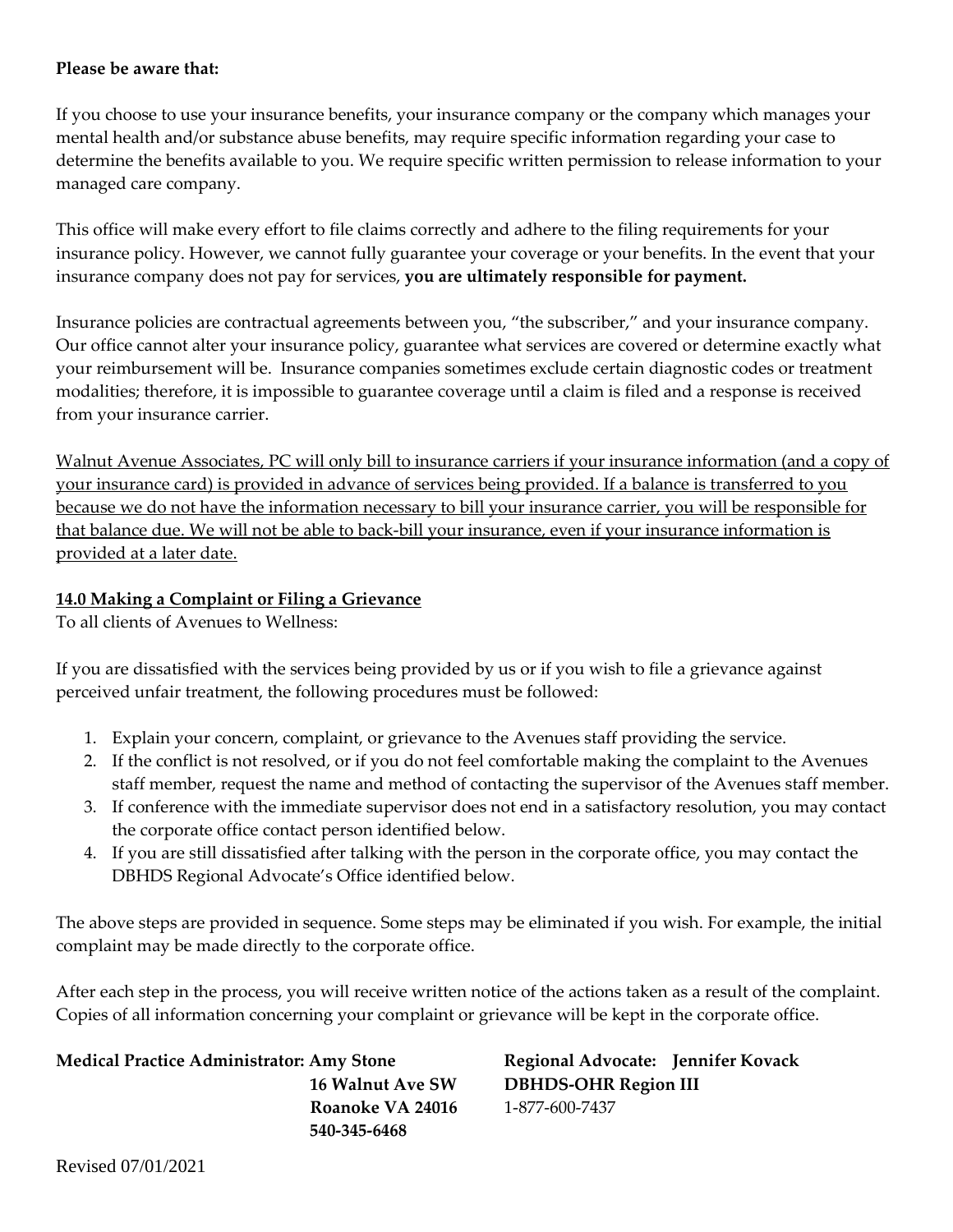## **15. Technology Based Services**

Technology Based Service Delivery for Psychiatric Assessments and Medication Management may be provided by way of Tele Psychiatry in the state of Virginia. This approach will allow our providers to see, hear, and interact with patients from a remote location and provide services at a distance. Walnut Avenue Associates, PC will utilize a Tele Specialized Cloud-Based Platform that is Secure and HIPAA compliant. The Medical Provider's at Walnut Avenue Associates, PC are licensed within the State of Virginia and other governing bodies for which their license requires. Walnut Avenue Associates, PC will use company owned computer and equipment to provide Tele Psychiatry services to patients. Privacy and Security measures put in place through Walnut Avenue Associates, PC policy will be followed. All information gathered during a Tele Psychiatry Session will be documented within a separate Electronic Medical Record platform. When engaging in Tele Psychiatry clients will be notified about provider credentials, location, contact information, diagnosis, medication recommendations, drug interactions, and service recommendations. The staff is competent in the equipment, software, privacy, and confidentiality. Emergency Crisis situations will be dealt with immediately and the use of local emergency numbers and services will be utilized. By signing the Statement of Understanding I have read the above information regarding Walnut Avenue Associates, PC, use of Technology Based Services and have had an opportunity to have my questions answered.